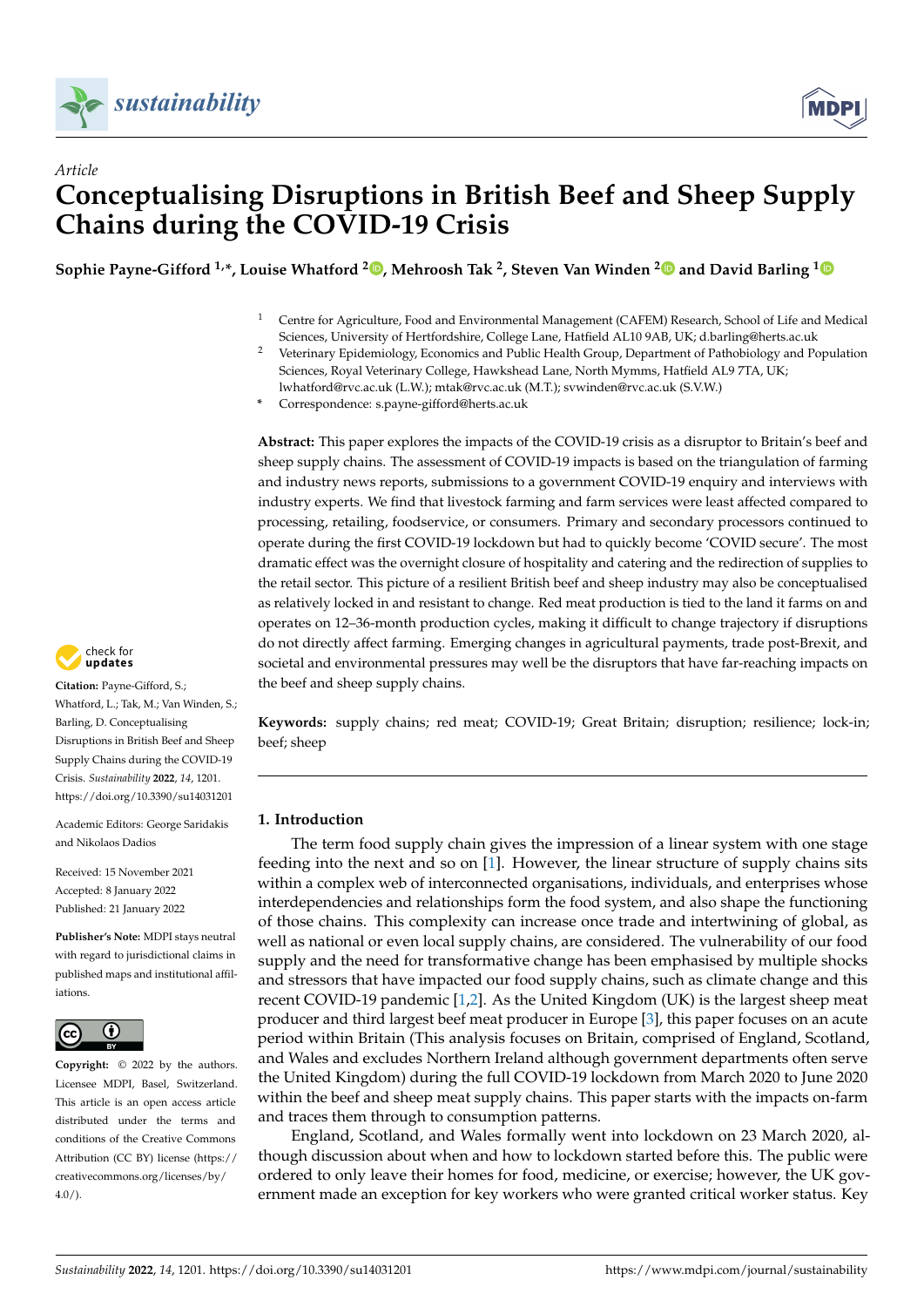workers were regarded as essential to the running of the country and were performing work that could not be done from home. The category included healthcare workers, emergency response workers, sanitation workers, and, crucially, food and agricultural workers [\[4\]](#page-17-3).

It was evident to the public that a lockdown was inevitable with widespread news coverage of consumers stockpiling food items. However, Kantar Worldpanel data suggested this was actually similar to a stocking-up behaviour, recording Christmas-type grocery shopping in the weeks leading up to the formal lockdown [\[5\]](#page-17-4). For Britain's food supply chains, it was the entire closure of the foodservice sector that created the biggest challenge, as is noted by the Farmers Unions [\[6\]](#page-17-5), processors [\[7\]](#page-17-6), wholesalers [\[8\]](#page-17-7), and food researchers [\[9\]](#page-17-8). This created the acute challenge of redirecting the supplies from foodservice, which is noted to make up at least 30% of food purchases [\[9\]](#page-17-8), into retail. The effect of the lockdown affected many supply chains, with images of empty supermarket shelves dominating news reporting. Although, it was noted that there were no actual food shortages: "food was always available in the broader supply chain, it was simply in the wrong place" [\[8\]](#page-17-7). The difficulty in redirecting supplies from foodservice to retail was also noted in other countries as well [\[10–](#page-18-0)[12\]](#page-18-1). Disruptions were also noted in other supply chains including chicken meat [\[13\]](#page-18-2), turkey, pork, and eggs [\[11\]](#page-18-3).

In this paper, we ask what was the effect of the acute period of the lockdown on the British beef and sheep supply chains? We also ask which part of the supply chain was most affected? In doing so, this paper assesses the resilience of the beef and sheep supply chains in Britain—that is the extent to which they were able to absorb the perturbation of the pandemic and recover from the shock created during the first COVID-19 lockdown. Across disciplines, resilience often refers to the ability of an organisation or system to return to a stable state after a disruption [\[14\]](#page-18-4). In addition, drawing on theories of technological change, an alternative explanation of 'lock-in' [\[15\]](#page-18-5) will be offered. Lock-in describes the inability of a system, organisation, or society to change the trajectory it is following and transition to a different one, often hoped to be a more sustainable trajectory [\[16\]](#page-18-6).

In Section [2,](#page-1-0) we cover the literature on the beef and sheep supply chains, resilience, and lock-in. In Section [3,](#page-3-0) we explain the methods and data sources that provide evidence of the effects of the lockdown, as well as the approach for analysis. In Section [4,](#page-5-0) we look in turn at each part of the supply chain. In Section [5,](#page-13-0) we consider whether the British beef and sheep sectors are resilient to shocks similar to the COVID-19 pandemic, and whether they are locked-in or both. In this section, we also outline the longer-term changes in British agricultural policy and societal trends, which have the potential to cause change in the British agriculture and food supply chains.

# <span id="page-1-0"></span>**2. Literature Review**

British beef and sheep farming are important agricultural sectors contributing 16% and 6% of agricultural production, respectively [\[17\]](#page-18-7), with millions of animals and thousands of farm holdings [\[18\]](#page-18-8). The British meat processing industry is dominated by six "megaslaughterhouses" [\[19\]](#page-18-9), p. 8, which process over 90,000 livestock units annually. For example, three of the largest abattoirs in Wales slaughter 95% of Welsh sheep [\[19\]](#page-18-9).

These supply chains are characterised by low levels of trust [\[20\]](#page-18-10) and imbalance in that the thousands of farms are routed through a steadily decreasing number of abattoirs and processing plants [\[19\]](#page-18-9) and then through to a handful of large retailers (Tesco, Sainsburys, Asda, and Morissons dominate UK meat sales with the Co-operative and Aldi competing for fifth place [\[21\]](#page-18-11)) that both exert controls backwards on the supply chain [\[22](#page-18-12)[–24\]](#page-18-13). As a result, British beef and sheep farmers are often described as 'price-takers' in that they have little control over the price they receive for their goods [\[17,](#page-18-7)[25,](#page-18-14)[26\]](#page-18-15) British beef and sheep farmers, in particular, suffer from this unequal relationship with estimates of their dependence on agricultural subsidy to turn a profit ranging from 91–114% of their farm business income [\[17\]](#page-18-7).

Moreover, farming incomes are noted to have declined since the reform of the Common Agricultural Policy, which changed the income support from payment per animal (headage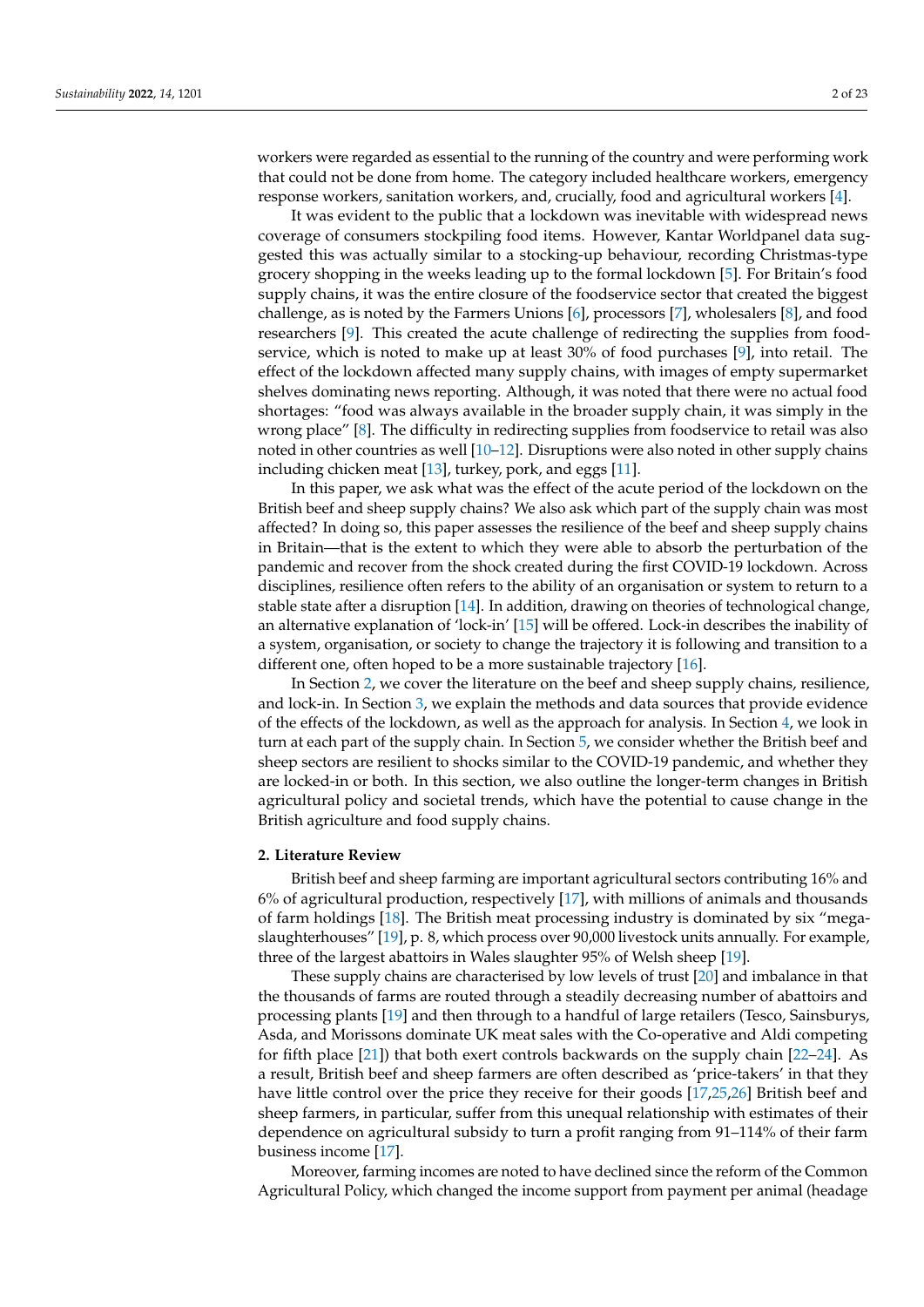payments) to payment based on hectarage in agricultural production under the Basic Payment Scheme. The phasing out of the hectare-based Basic Payment scheme from 2021–2024 [\[27\]](#page-18-16), is likely to affect the viability of many sheep and beef producers—even the most efficient and business-like enterprises [\[28\]](#page-18-17).

British beef and sheep farming is no stranger to food crises, having been rocked by multiple food and farming scandals since the 1990s. In 1996, an outbreak of bovine spongiform encephalopathy (BSE) caused the death of 180,000 cattle with 4.4 million cattle culled on-farm in efforts to prevent further spread [\[29\]](#page-18-18), as well as 178 deaths from a variant Creutzfeld Jakobs Disease (vCJD), the human version of the prion disease [\[30\]](#page-18-19). UK exports of beef were badly impacted by the BSE crisis, "essentially putt[ing] the UK meat trade into quarantine" [\[31\]](#page-18-20); furthermore, UK beef was banned in the rest of the European Union from 1996 until 2006, with China only lifting its ban on UK beef and lamb imports in 2018 [\[30\]](#page-18-19). The economic costs to the UK industry from the BSE crisis were estimated to be around £4 billion [\[29,](#page-18-18)[32\]](#page-18-21). A large outbreak of Foot and Mouth in 2001 likewise caused a mass culling of 4.2 million diseased animals and a further 2.3 million on welfare grounds [\[33\]](#page-18-22) with an overall cost of £8 million [\[34\]](#page-18-23). This also traumatised the rural communities [\[35\]](#page-18-24) and cost billions of pounds in lost tourism revenue [\[36\]](#page-18-25). Nonetheless, beef and sheep farming survived these losses with some farmers adapting by diversifying their businesses [\[33\]](#page-18-22).

The other relevant crisis is the European-wide horsemeat scandal of 2013, which affected the beef supply chain at the point of processing rather than farming. Horsemeat was found by the Food Safety Authority of Ireland in a beef burger using DNA methods [\[37\]](#page-18-26) and was discovered by the traceability systems set up in the wake of the BSE crisis [\[38\]](#page-19-0). This was described as a crisis of trust in complex food chains "vulnerable to subversion by criminal enterprises" [\[39\]](#page-19-1). The BSE and FMD crises were farming crises, while the horsemeat crisis was a trade and traceability crisis.

In terms of conceptualising beef and sheep systems, socio-ecological systems literature [\[40\]](#page-19-2) is a way of understanding farming and other natural resource management as the intertwining of social and ecological systems and that 'natural' systems are often mediated by human actions [\[41\]](#page-19-3). Socio-ecological systems scholarship argues that ecological systems, such as land and environmental resources, are linked to social systems, such as land tenure and views on environmental resources [\[40\]](#page-19-2). This literature understands resilience as the quality of allowing a system to absorb perturbations without being substantially changed [\[42\]](#page-19-4). Even outside socio-ecological systems literature, the definition remains constant; in a systematic review of the concept across disciplines, the authors found:

The concept of resilience is closely related with the capability and ability of an element to return to a stable state after a disruption . . . Resilience is therefore related to both the individual and organisational responses to turbulence and discontinuities [\[14\]](#page-18-4).

Recently, the Resilience of the UK Food System programme defined the concept as "the system's capacity to deliver a desired set of outcomes when exposed to stresses and shocks" [\[43\]](#page-19-5). They also defined three aspects of resilience, which align with the above definition but also expands on it: robustness (ability to resist disruptions), recovery (ability to return to desired outcomes), and re-orientation (ability to accept alternative operations following disruption to maintain outputs).

Indeed, beef and sheep production systems are ecological systems of animals, land, and water, but which are mediated by social systems of farming, kinship, and property rights, as well as farming regulation, environmental regulation, animal health and welfare legislation, food legislation, agricultural subsidy, economic supply and demand, and many more. Whether the British beef and sheep supply chains absorbed the perturbation of "the biggest threat to UK food supplies since the Second World War" [\[44\]](#page-19-6) will be considered in this paper.

However, critiques of the resilience in socio-ecological systems question the "resilience of what and for whom" [\[45\]](#page-19-7) in that not all systems are beneficial and changing systems are sometimes needed. Oliver et al. [\[46\]](#page-19-8) and Dornelles et al. [\[47\]](#page-19-9) problematise resilience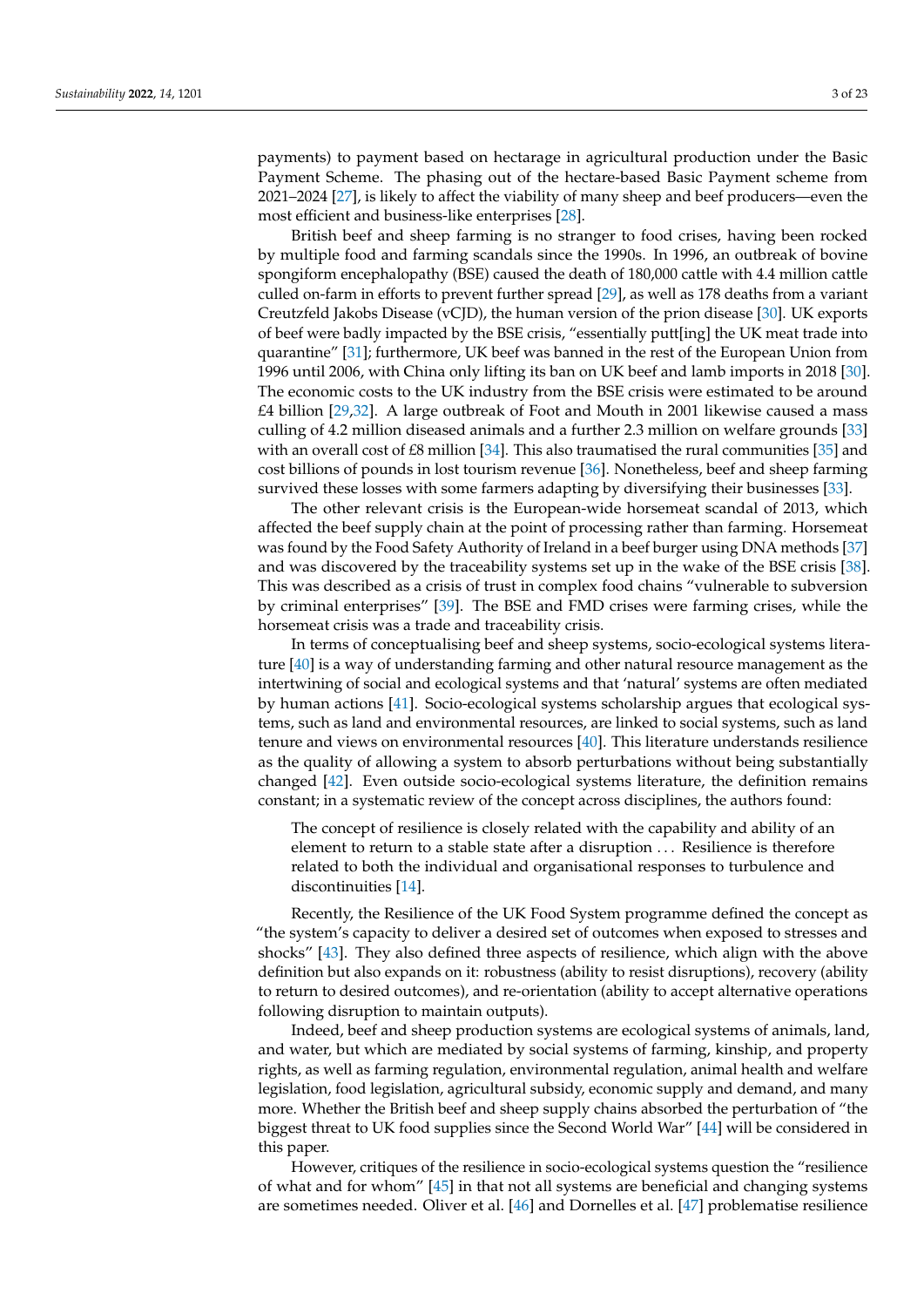in global food systems (of which supply chains are a part), dubbing it an "undesirable resilience" in that we have a climate crisis, and a health crisis and change is needed in global food systems.

Therefore, we will also consider whether the beef and sheep supply chains are lockedin and unable to change their existing trajectories. Lock-in, a concept from science, technology, and innovation studies, occurs when systems and organisations follow a technological path in such a way that it becomes difficult to adopt a new path [\[48\]](#page-19-10). The difficulty in changing paths leads a system or organisation onto that path:

One technology may become dominant over others that perform similar functions and compete for adoption by economic agents, even though it has inferior longrun potential. This 'path dependent' process is self-reinforcing and may lead to a technological 'lock-in' situation in which the dominant technology excludes competing and possibly superior technologies [\[49\]](#page-19-11), p. 443.

An often-cited example in the literature on lock-in is the QWERTY keyboard, which was originally designed to slow down manual typewriters but still persists today on our computers and mobile devices.

Although innovation scholars (e.g., [\[50](#page-19-12)[–52\]](#page-19-13)) often write about nuts and bolts technology, the theories about lock-in and path dependency can be applied to environmental governance [\[53,](#page-19-14)[54\]](#page-19-15) or the socio-ecological systems of agriculture [\[55\]](#page-19-16). In Vanloqueren and Baret's [\[49\]](#page-19-11) review of the factors locking Belgian agriculture into high-yielding varieties of wheat, they identify market forces and agricultural policy as well as biological and ecological forces, such as yields of resistant varieties, unpredictability of epidemics, and incomplete resistance, as factors for locking out disease-resistant cultivars. The lock-in of the beef and sheep supply chains may be set by existing socio-ecological dependencies that are hard to change. These include the type of land used for livestock farming, livestock reproduction cycles, and farm business planning. The shock of COVID-19 is not the only one acting on food supply chains: the British departure from the European Union (EU); agricultural transition; changes in agricultural payments; trade deals; and climate change are all factors exerting pressure on British beef and sheep production systems. The present and future impacts of these other factors are not a focus of this particular study but are considered as part of the wider context of changes likely to affect the beef and sheep supply chains.

#### <span id="page-3-0"></span>**3. Methods and Analysis**

## *3.1. Data Sources*

This paper uses three sources of evidence to triangulate the effect of the pandemic on the British beef and sheep supply chains: 1. Farming and food industry news reporting; 2. Written and oral evidence submitted to a UK Parliamentary enquiry [\[56\]](#page-19-17); 3. Interviews with stakeholders in livestock farming, processing, retailing, and foodservice. The farming and industry news that relates to beef and sheep farming and processing was monitored regularly from February 2020 to September 2020 for the acute impacts, and until October 2021 for longer term impacts. Sources include Farmers Weekly and Farmers Guardian, as well as mainstream news sources, such as BBC News.

The second source of data were written, and oral evidence submitted to a parliamentary enquiry. The Environment, Farming, and Rural Affairs Committee (EFRA), a cross-party Parliamentary Select Committee of the House of Commons that scrutinises the government department of the same name (DEFRA), opened an enquiry on the impact of COVID-19 on food supply in Britain on 19 March 2020, and published its first report on 30 July 2020 [\[57\]](#page-19-18). Farming organisations, industry organisations, processors, retailers, wholesalers, food businesses, and academics, as well as community organisations—such as those providing food parcels to vulnerable people—submitted evidence that is still publicly available at the time of writing. In total, 164 statements of written evidence were considered, as well as eight transcripts of oral evidence.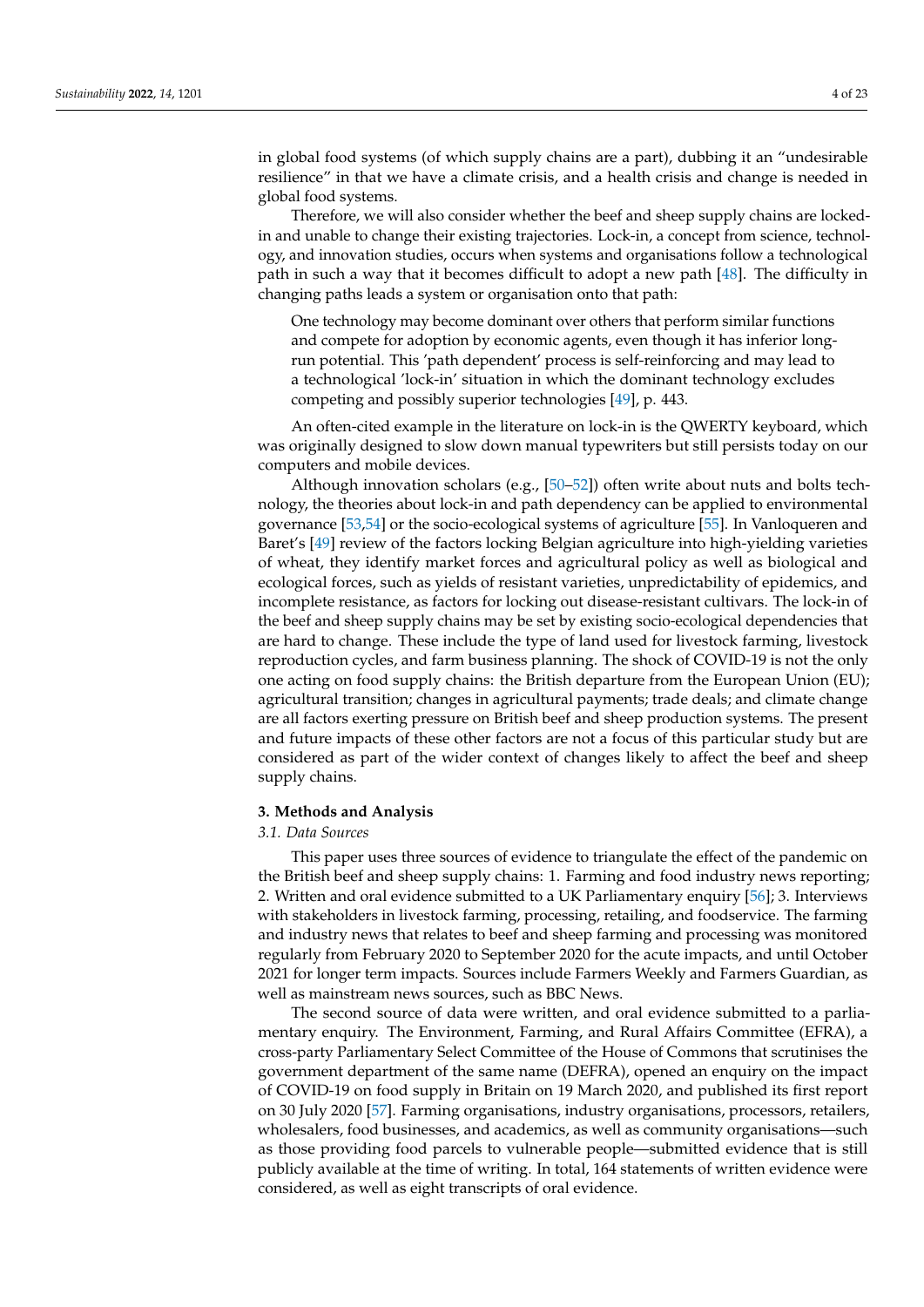The third source of data were a series of semi-structured interviews with eleven British beef and sheep industry stakeholders from nine organisations conducted between November 2020 and July 2021 (More interviewees were sought, but some were too busy to respond, while others replied that they could not disclose the information even under the promise of anonymity). Interviewees included stakeholders from farming industry organisations, livestock organisations, levy bodies, meat processing, foodservice, and retailing. Three were membership organisations representing livestock farmers with thousands of members. Two other organisations were statutory levy bodies also with thousands of levy payers, likely with overlap with the farming organisations. Both types of organisations have insight into the rest of the supply chain as they liaise and campaign with them, as well as with the government. One interviewee represented a meat-processing membership organisation covering thousands of workers. This one represented abattoir, meat packers, independent butchers, and catering companies, as well as retailers, wholesalers, and foodservice. The interviewee from foodservice represented a large UK-based hospitality company with thousands of employees serving millions of customers from a range of meals each month. The large retailer had over a thousand outlets and over a hundred thousand employees. The medium-sized retailer had more outlets, but less square footage, and employees in the tens of thousands. Therefore, the interviewees all represented thousands of workers, businesses, and meat throughput with a comprehensive view of the effect of the pandemic on the beef and sheep supply chains. A different set of industry stakeholders would not have yielded different results. An anonymised list of interviewees is in Appendix [A.](#page-17-9)

The interview questions asked the interviewees to recount the effects of the acute period (March–June 2020) of the pandemic, the following period of flux (summer 2020 to winter 2021), the more recent period if applicable, and any predictions for the future. The ethical approval for these interviews was granted in October 2020 by the University of Hertfordshire under protocol LMS/SF/UH/04287(1).

#### *3.2. Approach to Analysis*

All three data sources were analysed using a simplified red meat supply chain approach (see Figure [1\)](#page-5-1) seen in supply chain studies [\[58,](#page-19-19)[59\]](#page-19-20) and food geography [\[60\]](#page-19-21), which follows a food commodity through its sites of production and processing. For beef supply chains, cattle start on farms, which buy in some services such as veterinary care. After the farm, almost 85% of cattle [\[61\]](#page-19-22) go straight to processing, with the remainder going through auction at in-person livestock markets. Processing includes slaughtering and butchering, while secondary processing includes meat packing, or turning carcasses into cuts with different specifications for different markets. Both of these stages are included under processing, as the companies that undertake slaughter also do meatpacking. There is a flow of beef products being both imported and exported, with domestic and imported products being delivered to processing facilities. From processing, different beef products go to retail, foodservice, and wholesale. Some products go from wholesale to retail and foodservice, but not to consumers; consumers purchase beef products from retail outlets and foodservice. Sheep supply chains are similar, although the most notable difference is that up to 50% of animals go through livestock markets [\[62\]](#page-19-23) before processing—compared to only 15% of beef animals.

We describe the effects of the acute period of the pandemic on each part of the national supply chain, i.e., the effect on farming, followed by the effect on livestock markets and then followed by the effect on processing, and so on. This is what Braun and Clarke [\[63\]](#page-19-24) describe as a topic summary approach, and can also be described as a template approach to qualitative analysis [\[64\]](#page-19-25) by using the parts of the supply chain as a priori categories for analysis. The direct effects from COVID-19 infection are included in this paper, as are the effects of the mitigation measures of the lockdown.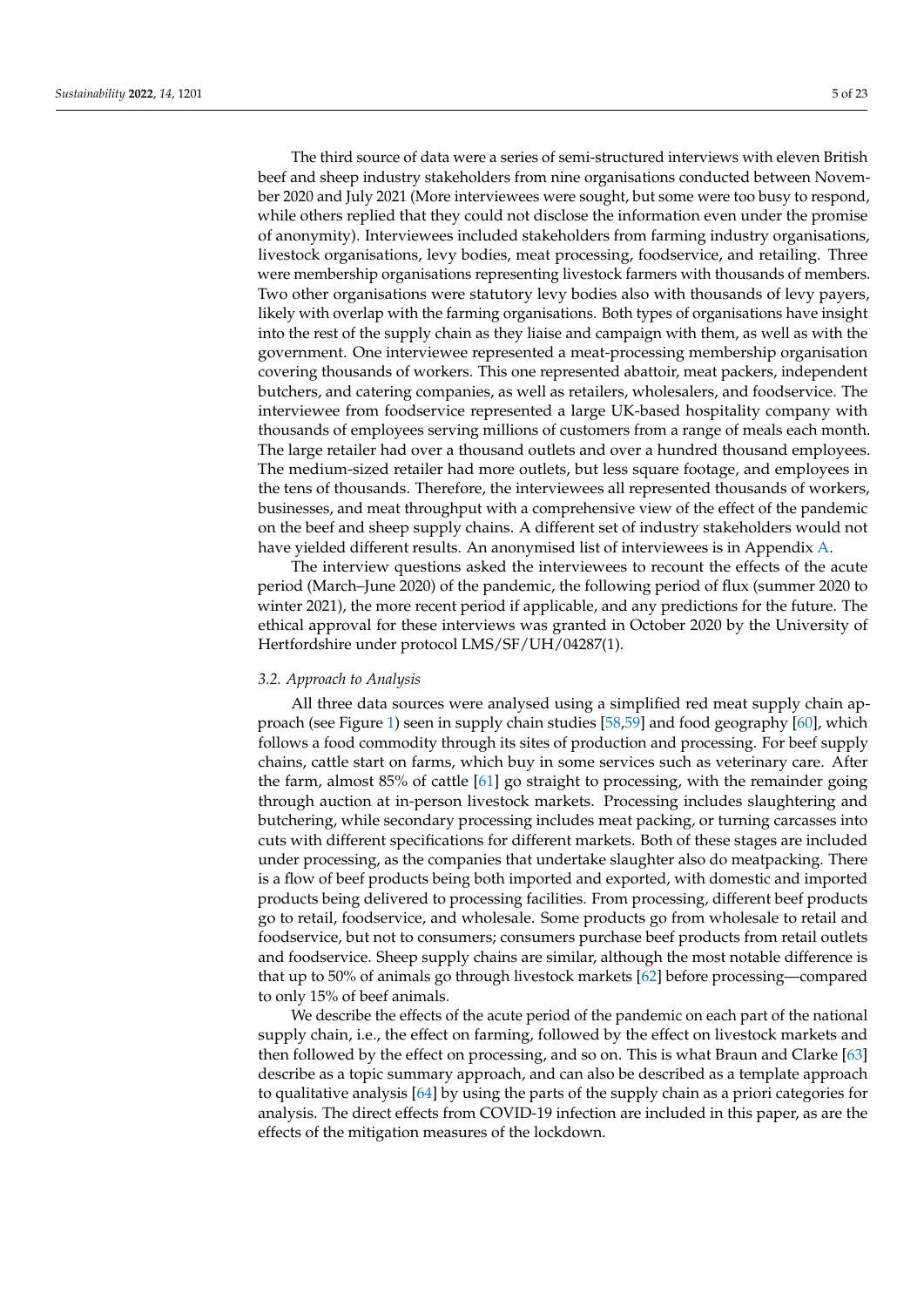<span id="page-5-1"></span>

**Figure 1.** Structure of GB beef and sheep value chains (source: authors). **Figure 1.** Structure of GB beef and sheep value chains (source: authors).

wise for livestock markets, processing, retailing, foodservice, wholesaling, and imports and exports. Many stakeholders were able to comment on their sector as well as the parts of the supply chain further up- or downstream. Therefore, the impacts on farming and farming services were grouped together, like-

# <span id="page-5-0"></span>proach to qualitative analysis [64] by using the parts of the supply chain as a priori cate-**4. Results and Findings**

only 15% of beef animals.

This section describes the effect of the acute period of the pandemic on farming, farm services, processing, retailing, and consumer patterns in Great Britain. How did the red meat sector fare?

# and exports. Many stakeholders were able to comment on their sector as well as the parts *4.1. Livestock Farming*

Farming is not easily stopped and re-started as the National Farmers Union pointed out in its submission to the EFRA committee:

**4. Results and Findings**  "Farming systems are biological in nature; they cannot be turned on and off in the way some other industrial processes can be. To rapidly "turn off" a livestock production system involves the culling of livestock, with the subsequent requirement to rebuild flocks and herds before supplies can resume." [\[65\]](#page-19-26), p. 2.

Indeed, beef and sheep farming continued with no reports of livestock culls carried by were culled due to COVID-19 disruption. British dairy production, on the other hand, suffered wastage with around 1 million litres of milk discarded by 300 farmers who were unable to redirect highly perishable supplies from foodservice to retail [\[66\]](#page-19-27).<br>La line suithe decision time food in dust respectives on here we have form more British farming news. Farming interviewees also confirmed that no beef or sheep animals

In the way designating food madstry workers as key workers, farm workers were<br>also given this status. This made it easier for farmers to keep producing, although as farms also given this status. This made it custer for larmers to keep producing, annough as larms<br>are geographically dispersed and often family-run, i.e., already in a COVID-19 'bubble', it the subsequent requirement requirement to reduce the supplies of the continuous supplies and the supplies of the is plausible many would have continued farming without key worker status.<br>When seked about the effect of the pandamic on the sector, and farming In line with designating food industry workers as key workers, farm workers were

quipped "*No one complains when prices are good*!" [Farming industry organisation, interviewee 3]. Other farming interviewees also focused on price and demand: When asked about the effect of the pandemic on the sector, one farming interviewee

"  $\dots$  we've seen good prices since that [initial disruption] all the way through the year." [Farming industry organisation, interviewee 6]

"The impacts of COVID are positive in that the demand for British-produced, UK*produced beef has increased. The British consumers bought into British production, and produced beef has increased. The British consumers bought into British production, and*  $\mu$  is the status given the status. The status of  $\mu$  is easier for farmers to  $\mu$  is determined in the status. The status of  $\mu$  is determined in the status of  $\mu$  is determined in the status of  $\mu$  is determined i *I think that's a positive for the industry."* [Farming industry organisation, intervie-<br>*1900* <sup>1</sup> is plausible many would have continued farming without key worker status. wee 4]

The quote above from a member of a farming industry organisation suggests not only has the pandemic not been catastrophic, but its effect has actually been very positive. Multiple interviewees stated, with some embarrassment, that the overall effect was positive;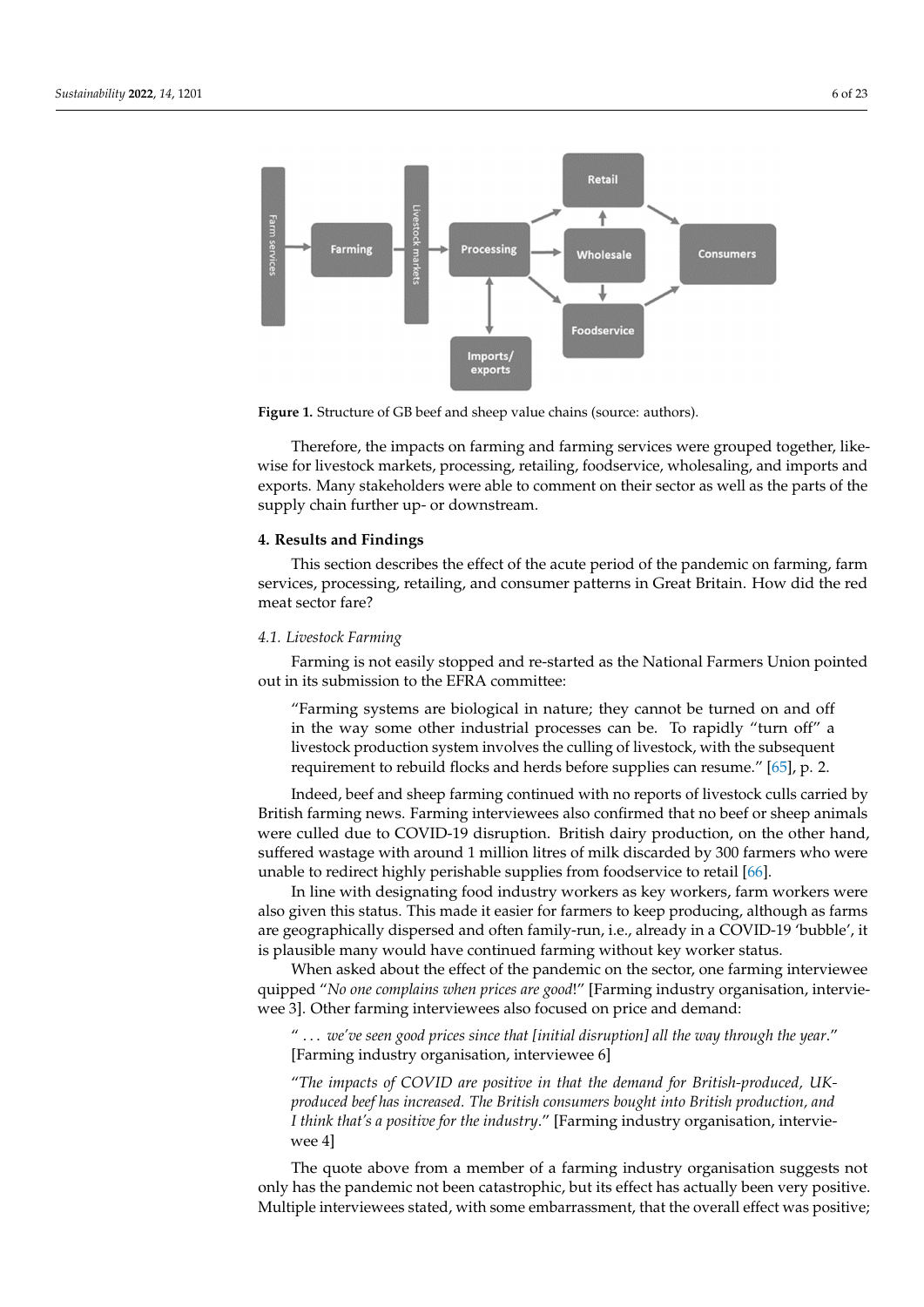they were embarrassed because they were aware of the difficulties globally, but also because of the local and specific difficulties in other livestock sectors. Multiple interviewees compared the beef and sheep supply chains favourably to the chicken and pig meat supply chains:

"*With other livestock, with chickens or with pigs, if you have to wait a month, it creates huge problems. You could wait a week and it causes a problem. So you know with poultry, particularly broiler chickens, they go through that cycle, and when they're ready, they're ready. And these birds, because their growth rates are so quick they can go off their legs and you get welfare problems and pigs the same to some extent. Again you can hold [pigs] a little bit easier, but you don't wanna be holding them for very long. You know, two to three weeks maximum really and they get too big very quickly and you get into stocking issues on farm*." [Farming industry stakeholders, Interviewees 2 and 3]

With sheep and beef production there is flexibility in that if farmers need their animals to stop growing, they can be 'stored' over winter by feeding less and fattened the next spring by feeding more. Pigs have a rigid schedule where they take five to six months to fatten and, beyond that, continue to gain weight and fat, which makes them lose value at the abattoir as well as increasing the cost to the farmer for the continued need to feed them because they have not been transferred to an abattoir. Chickens are similarly rigid in their schedule, although are ready within six weeks. Furthermore, if both chicken and pigs are kept on-farm, this creates crowding for the next batch of animals born/hatched, which are similarly predictable.

An interviewee in meat processing commented that, in November 2020, there was an outstanding backlog of 50–60 thousand pigs held on-farm, gaining a kilogram a day, and that all the pig abattoirs had been working at maximum capacity since the acute period being open six days a week to clear the backlog [processing stakeholder, interviewee 5]. This was before the Brexit transition officially started on 1 January 2021, and continued to be a crisis into December 2021, which was compounded by Brexit making imported labour movement difficult. A news item in October 2021 reported that small-scale welfare culls of piglets had started [\[67\]](#page-20-0) concurrently with the granting of a temporary visa scheme for pork butchers, which had been introduced on 14 October [\[68\]](#page-20-1).

The farm veterinary services were able to continue because veterinary staff were also designated key workers, particularly where they maintain the continuity of food supply or animal welfare [\[69\]](#page-20-2). This allowed the Animal and Plant Health Agency (APHA) to continue TB testing with social distancing in place, despite a call for a halt by the farming community [\[70\]](#page-20-3). Calves were made exempt from testing, as they were not able to be restrained and tested while maintaining a 2 m social distance. Not completing TB testing puts that farm under a movement restriction, in turn preventing the selling of those animals.

The British Veterinary Association noted however, that the focus on food supply and emergency animal welfare cases could cause a decline in herd health planning with long-term welfare and productivity implications [\[69\]](#page-20-2). Animal health planning is forward planning to manage the health and welfare of livestock with the ultimate goal of reducing the dependence on antibiotics and maximising productivity [\[71\]](#page-20-4). Commenting six months later, the farming interviewees were not concerned about herd and flock planning, mentioning that it moved online, and also that the period of disruption was short-lived, with one interviewee commenting that delays can be common in some parts of Britain:

**Interviewer:** "*So the delays in getting the longer term health and welfare done, you don't think that's going to have a lasting effect (trails off)* . . . "

**Interviewee:** (With confidence) "*No, it was it was four, six weeks and you know that can happen in some places anyway. So no, there's no long-term negativity from that*." [Farming industry organisation, interviewee 4]

One category of farm staff that was not able to make it onto British farms were sheep shearers from Australia and New Zealand who usually visit to work in their off-season. Although international shearers were granted permission to enter Britain, Australia and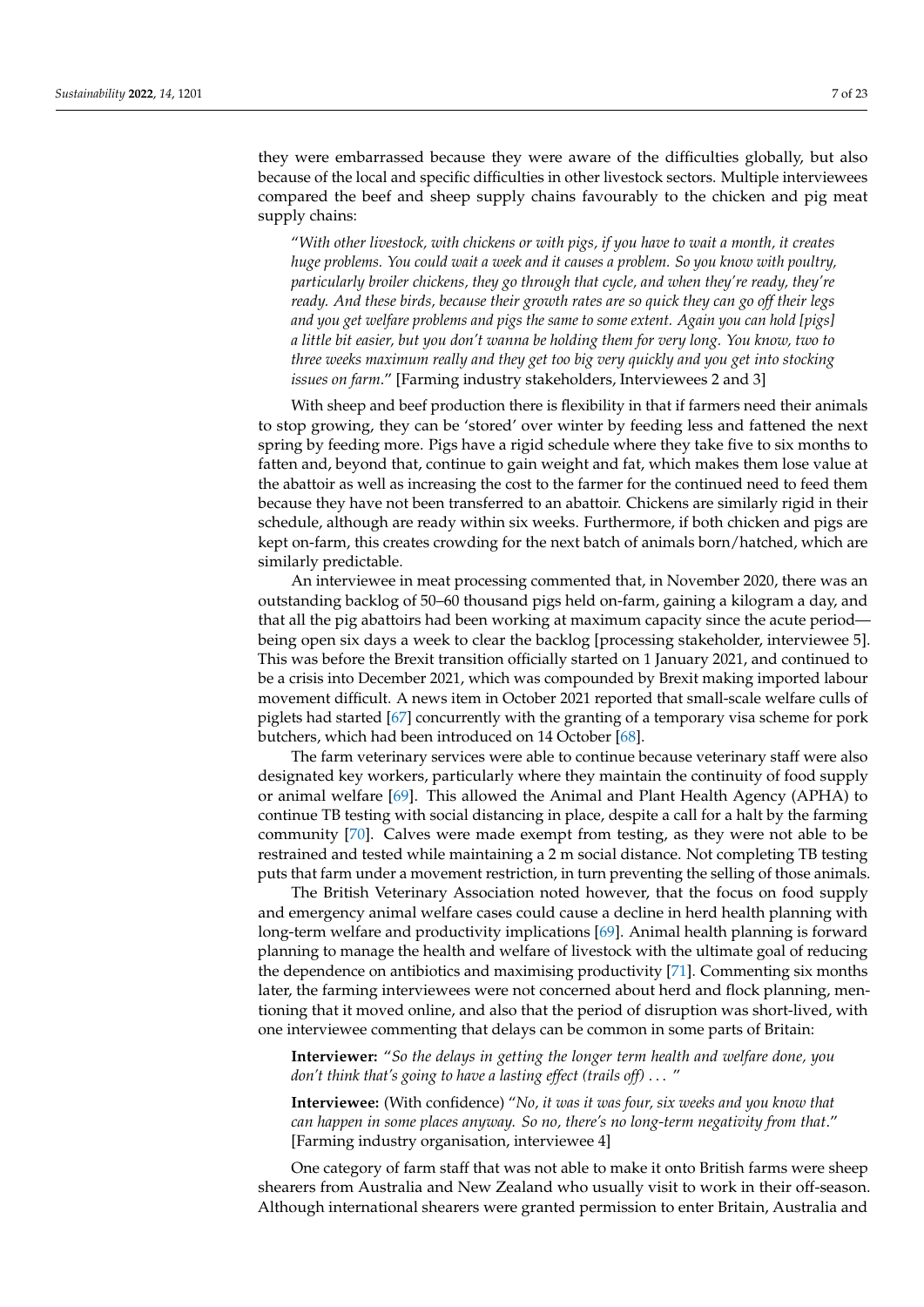New Zealand had long travel bans to keep their COVID-19 rates low. In response to this risk, British wool and the National Association of Agricultural Contractors joined together to create a shearing register to map shearing need with ability. Interviewees commented that many sheep farming businesses just had to "*make do*" [Farming industry organisation, interviewee 6]. Another farming interviewee commented:

"*The season was quite favorable in terms of weather* . . . *Everything got shorn at the end of the day, so that's positive. I'm sure there is couple of people that worked really, really hard to make that happen, but it did happen and so yeah. I don't actually think there was any negative impact coming out of it*." [Farming industry organisation, interviewee 3]

Although sheep fleeces were removed in a timely manner for the welfare of the animals, the market for sheep wool fell so low that some farmers were disposing of it on-farm rather than selling it at a loss [\[72\]](#page-20-5). Prices for sheep wool crashed to 32  $p/kg$ —compared to 60  $p/kg$ the year before [\[73\]](#page-20-6)—due to the closure of export markets, particularly the Chinese market for wool, and only started showing improvement a year later [\[74\]](#page-20-7). Although the price was declining before the pandemic, it most certainly has exacerbated the fall.

Similarly, the bottom fell out of the market for 'fifth quarter' products—hides, offal, tallow, and tendons. International market closures also affected beef hides, particularly the closure of Italian tanning [\[75\]](#page-20-8). This caused the price of British hides to crash down to 40 p/kg by June 2020 from 80 p/kg in January 2020 [\[76\]](#page-20-9). Sheep skin had the same fate [76]. It was also reported that the value for other 'fifth quarter' products was low during the initial months of the pandemic [\[77\]](#page-20-10).

Nonetheless, the overall assessment, based on interviewee comments and most farming news, was that the impact on beef and sheep farms has been overall positive, with prices and demand for meat increasing. Disruption of farm services was minimal, animal welfare impacts in the short-term were minimal, and long-term health planning is still operating. But beyond the farmgate, a farming industry interviewee described selling, processing, retailing, and foodservice as "*complete and utter, absolute pande-bloody-monium*" [Farming industry stakeholder, interviewee 7].

# *4.2. Selling*

To match the perceived 'panic buying' by home shoppers, there were also farmers 'panic selling' before lockdown, with the price of lamb dropping sharply by 23 March 2020 [\[78\]](#page-20-11). The overall result was lower lamb throughput for the month of March 2020 than March 2019 or March 2018 [\[79\]](#page-20-12), and, by June 2020, lambs sent to slaughter had fallen by 22% and ewes by 40%. The latter, the level of ewe throughput, was a level the Agricultural and Horticultural Development Board (AHDB) had not seen since the Foot and Mouth outbreak in 2001 [\[80\]](#page-20-13). Although the price of lamb fell from 275  $p/kg$  for liveweight lambs to just above 200 p/kg by the end of March, it recovered quickly and had been tracking about 25 p/kg higher than the 5-year average to December 2020 [\[81\]](#page-20-14). The Agriculture and Horticultural Development Board explained the reason for this in an interview with the BBC as a "*tightness in supply*" [\[82\]](#page-20-15), and that there are fewer lambs available to be sold as farmers did not store them over the winter and sold them in 2019 due to Brexit anxiety. A processing interviewee confirmed that the volume of lambs sold during March–April 2020 was low enough that some lamb abattoirs closed for a few weeks.

The price of beef also crashed at the end of March, stayed low a little longer than lamb but quickly climbed from May, and has been higher than the 5-year average since June 2020 [\[83\]](#page-20-16). A trade press report in Farmer's Weekly also attributed this to tight supplies as well as good weather in April and May, which increased the demand for beef burgers [\[84\]](#page-20-17). By April, beef throughput was down as well, which AHDB attributed to a number of factors: "supply chain issues at abattoirs and auction markets, producers holding onto stock in the wake of uncertainty, and/or producers being busy on-farm with calving and spring planting" [\[85\]](#page-20-18). By June, beef production had reduced by 4% [\[86\]](#page-20-19).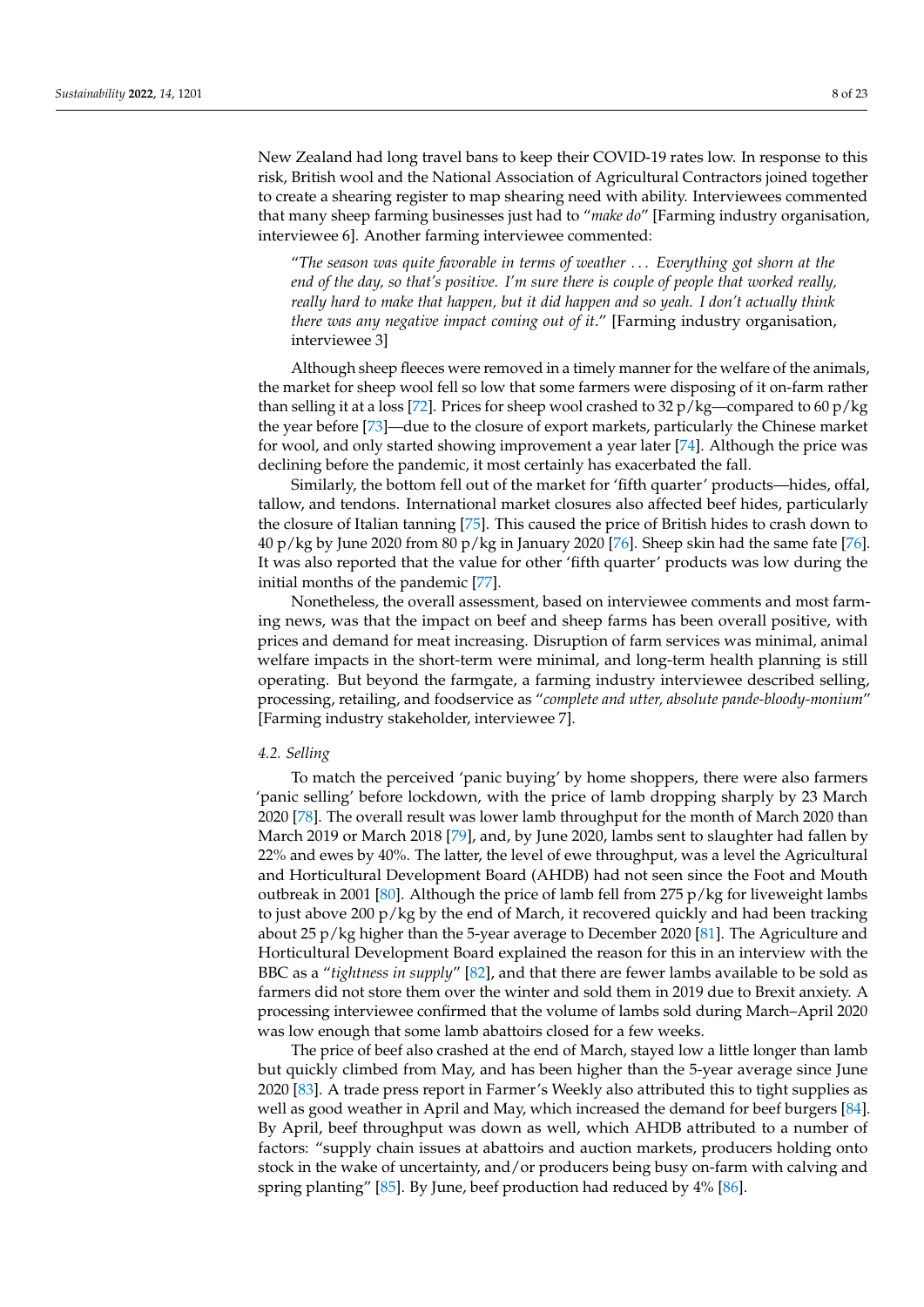# 4.2.1. Livestock Markets

Some livestock markets around Britain temporarily shut in March 2020 after the lockdown was announced. This was short-lived and many re-opened days later and sought to continue trading by introducing social distancing and reducing the numbers of traders at the markets [\[87\]](#page-20-20). Breeding stock sales were also suspended throughout England and Wales in March 2020 to focus on getting animals into abattoirs, as opposed to onto other farms for reproduction [\[88\]](#page-20-21). To keep the sector moving, the livestock trading website SellMyLivestock waived fees for markets wishing to move their sales online during the crisis [\[89\]](#page-20-22). The Livestock Auctioneers' Association was also praised for working hard to keep the livestock markets open throughout the first lockdown [\[90\]](#page-20-23). The main change was that farmers could not watch their livestock being sold.

One farming industry interviewee commented on the importance of keeping the livestock markets open:

"*We've maintained that competition throughout COVID and that even when you do get localised issues where abattoirs are struggling because their throughputs are down because they've got people off sick, you know, people have always got the alternative of sending animals through livestock markets*." [Farming industry organisation, interviewee 2]

The above farming interviewee is stating that the live markets provided competition and flexibility for farmers to be able to continue selling their livestock. This has multiple benefits for farmers. Firstly, as the interviewee points out, it keeps an element of competition in an otherwise very consolidated market [\[19\]](#page-18-9). Secondly, this has benefits for animal welfare because the animals do not have to be shipped as far. Thirdly, more farmers can send their animals to slaughter 'within spec', or a certain stage of growth, musculature, and fat cover that the farmer receives an enhanced payment for the carcass. Lastly, it reduces the potential crowding on-farm, which is one of the welfare issues in the concurrent pig farming disruption.

#### 4.2.2. Processing

All staff in primary and secondary processing were also designated key workers as their work is key to maintaining food supplies. While it was fairly easy to create socially distant livestock markets, which are well-ventilated and barn-like, becoming 'COVID secure' was more challenging for abattoirs where staff "*stand shoulder-to-shoulder on a conveyor belt*" [Farming industry organisation, interviewee 2]. The measures meat processing companies had to implement included: extra personal protective equipment, the purchase of screens, handwashing stations, sanitising stations, marquees for staff to spread out on breaks, and more. An interviewee in meat processing said these changes took place over a period of a few weeks and that this was a cost that had to be absorbed by the meat processing companies, given that there was no short-term financial support provided by the government for this type of adaptation [Meat processing stakeholder, interviewee 5].

Despite implementing these changes at their own cost, there were disruptions in meat processing from March to June 2020 and beyond. This was not limited to Britain or to beef or sheep processing. COVID-19 outbreaks, rather than mitigation measures, caused the temporary closure of a beef abattoir in Scotland [\[91\]](#page-20-24) and a beef processing plant in Ireland that supplies McDonalds [\[92\]](#page-20-25), as well as facilities in other countries.

Sheep processing may not have made the news as, according to the meat processing interviewee, some sheep abattoirs shut during the period of March to May 2020 and furloughed their staff through the Government's Coronavirus Job Retention Scheme [\[93\]](#page-21-0). This period was while the price of sheep meat was down—as well as demand—and, along with an oversupply from panic selling before lockdown, demand dropped off due to the closure of EU foodservices [Meat processing stakeholder, interviewee 5], where a large volume of British sheep carcasses is exported.

Even where processors did not temporarily shut, some processors reduced the amount of meat they could produce [\[94\]](#page-21-1). Farmers Weekly reported that some facilities that would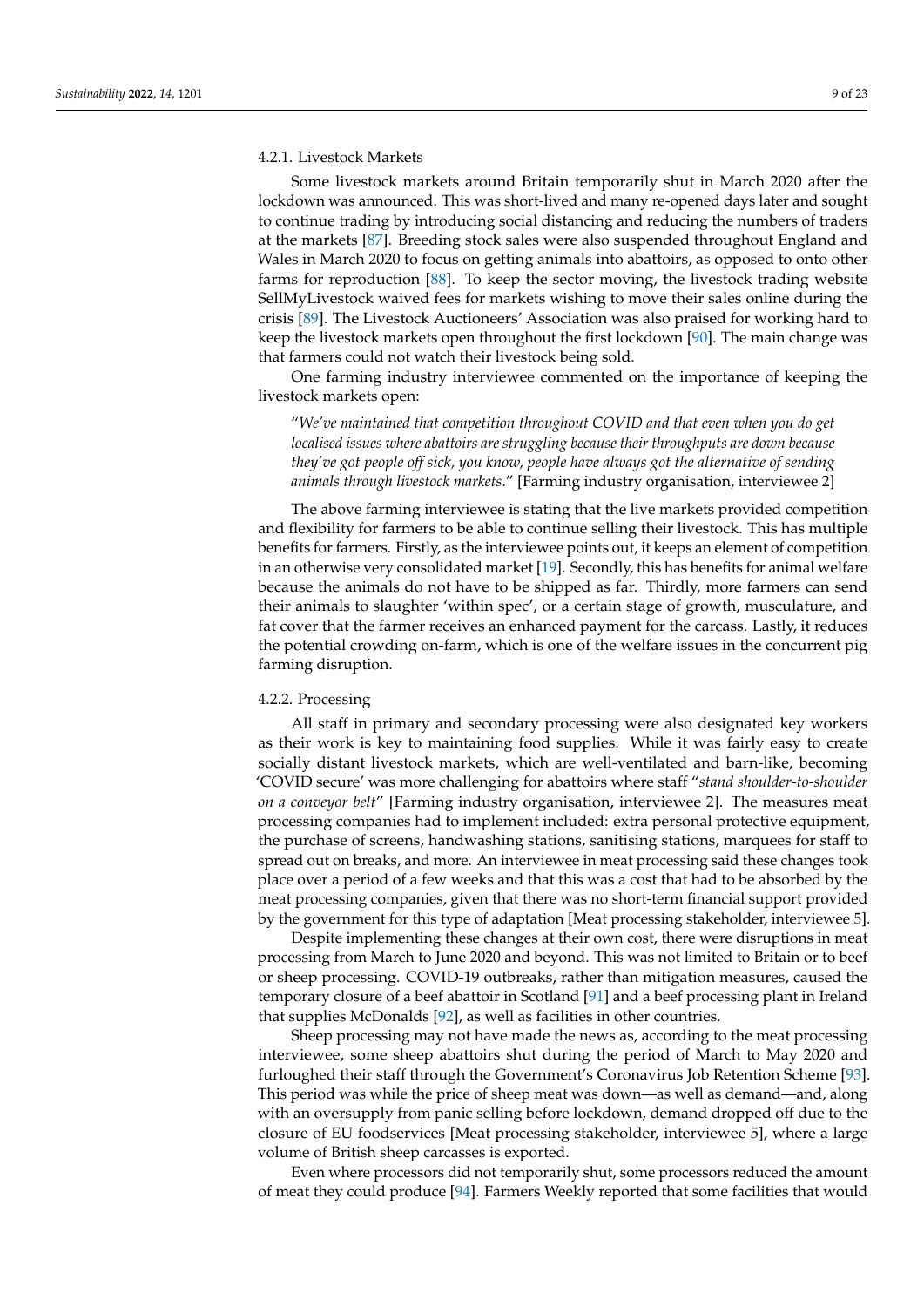have normally had eight production lines had reduced to two with social distancing and staff shortages. Some processors controversially responded to this reduction in capacity by buying supplies from abroad. ABP, one of Britain's largest beef processors, bought 400 tonnes of beef mince from Poland and packaged it under their regular packaging [\[94\]](#page-21-1). A retail stakeholder said he understood the commercial rationale for importing the mince: "*you don't want empty shelves*" [Retail stakeholder, interviewee 1].

#### *4.3. From Processing to Distribution*

More disruptive than processors having to temporarily shut or import a small amount of mince was the overnight closure of the foodservice sector, which created multiple logistical problems throughout the supply. Farmers supplying direct to foodservice were also affected, with many noted by interviewees to have reinvented their business into direct sales of meat boxes. The closure of the foodservice sector was mentioned by the EFRA COVID-19 enquiry as a major issue by the National Sheep Association (NSA 2020), all the farming unions [\[6,](#page-17-5)[65,](#page-19-26)[95](#page-21-2)[,96\]](#page-21-3), and distributors such as the Association of Independent Meat Suppliers [\[97\]](#page-21-4).

Closure of the foodservice sector created two problems: the first was the logistical problem of goods packaged for foodservice not being appropriate for retail. Although a derogation was granted on packaging allowing wholesale and foodservice goods to be sold in supermarkets [\[44\]](#page-19-6), few homebuyers are in a position to buy wholesale products (For example, wholesale flour in 16 kg and 25 kg bags was widely available in the flour supply chain when the supermarkets shelves were empty [\[98\]](#page-21-5)).

Secondly, this created an issue of carcass imbalance, as the beef and sheep products consumed outside of the home differ from those consumed at home. Carcass balance is the process of finding markets for as many parts of an animal as possible and getting the best value possible. It is the responsibility of meat processors to seek markets for undesirable or low-value cuts, as well as fifth quarter products of offal, skins, and hides. A processor may supply restaurants with high-value cuts, as well as different cuts or products to the retail, wholesale, or export markets. As high-value steak and lamb shoulder are often eaten out of the home in Britain, they were not shifting out of processing plants in March 2020 and were piling up in cold storage [\[7\]](#page-17-6). To stop products in cold storage from going out of date, there were multiple solutions. The first was freezing some food items. This was not a preferred solution as it can take 30% off the retail value and storage fees have to be paid, resulting in up to a 35–40% loss over selling chilled [Meat processing stakeholder, interviewee 5].

The second was mincing the high-value steak that no longer had a destination in foodservice. The meat processing interviewee said this was the actual reason for importing the controversial Polish beef mince, given that processors were "*mincing high-value sirloin, lost a small fortune*" [Meat processing stakeholder, interviewee 5]. The third solution was coordinated efforts to balance the carcass away from mince and sell the high-value cuts to the home buyer [\[6,](#page-17-5)[65,](#page-19-26)[99\]](#page-21-6). A farming industry organisation that engages with retailers recounted writing to them saying:

"*We believe you've got a moral imperative to do more to promote product. This is our only route to market'. And they did to be honest with you, British retail really did step up and you know, every one of them, even the likes of Asda* . . . *were really, really putting on big promotions which would cost them money*." [Farming industry stakeholder, interviewee 3]

This resulted in campaigns in-store to promote higher-value cuts and to encourage the home buyer to consider spending  $E7$  instead of  $E5$  on steak, when they might have otherwise spent £10–15 if they had been able to eat out in a restaurant.

The Association of Independent Meat Suppliers also reported that many of their members were working hard to redirect their supplies into retail and directly to home buyers [\[100\]](#page-21-7) with wholesale butchers and farmers starting meat 'box' schemes.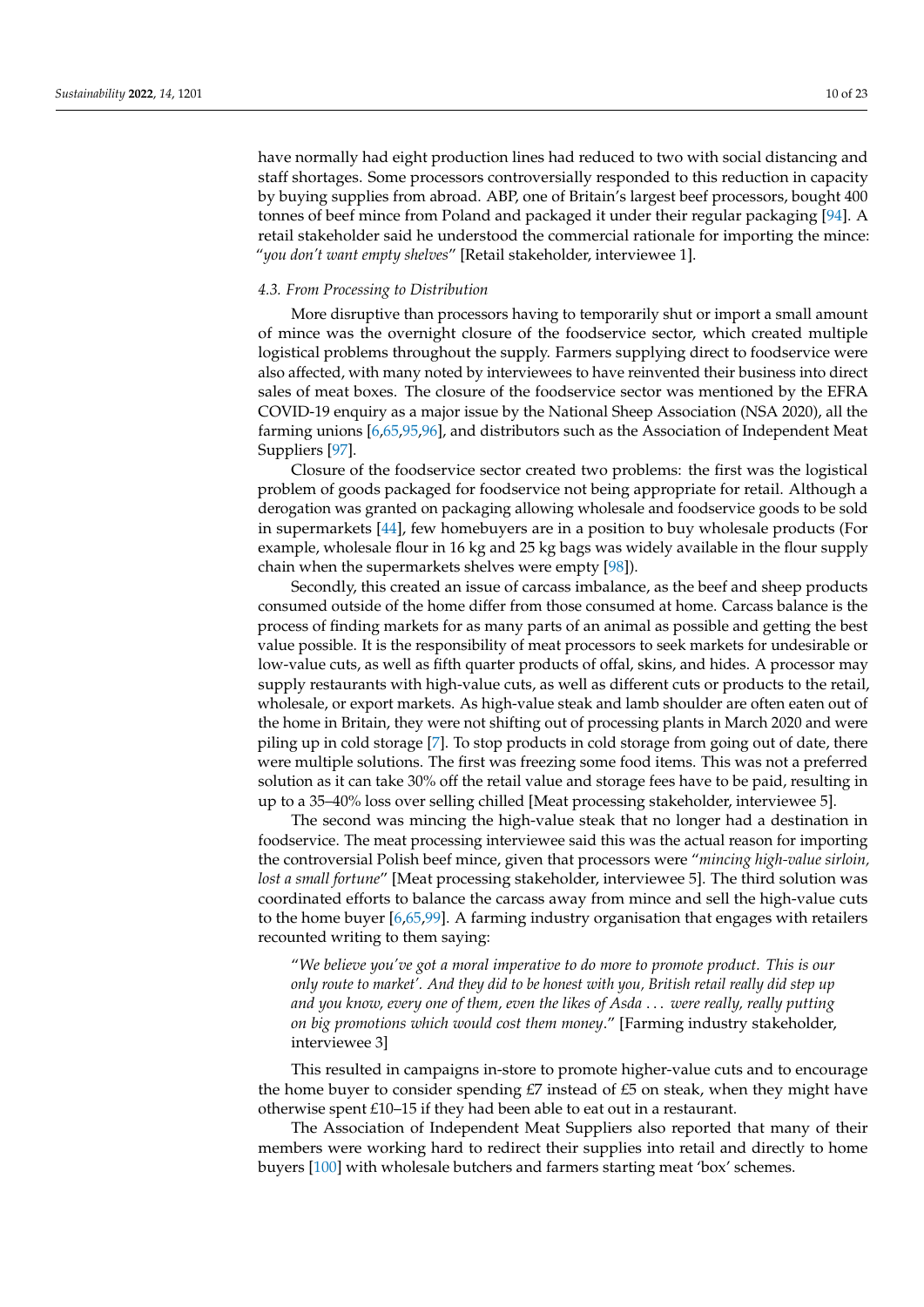#### *4.4. Foodservice*

Although other food workers were made key workers, foodservice was shut down from March to June 2020—except for a few restaurants attached to hotels that housed key workers and vulnerable people. These foodservice workers were eligible for furlough schemes with up to 29 thousand out of 35 thousand employees of one foodservice business on furlough. However, the food supplies in cafes, restaurants, takeaways, warehouses, and in the abattoirs on their way to their warehouses still had to be redirected:

"*We've got food that's in process at the factory that we no longer need. Got food in our depot that we no longer need that is perishable. And then we've got food at each* individual restaurant that they have to throw away as well." [Foodservice stakeholder, interviewee 1]

The foodservice interviewee said that they solved redirecting the food that was already in their restaurants by gifting it to their employees, and the food that was in their warehouses was donated to food redistribution charities. He was unable to comment on whether the food products in the processing factories were able to be redirected, but, on those parts of his business where he does have oversight, thought there had been a significant but unknown amount of all types of foods wasted. At the time of interview (November 2020), months after the full lockdown, the British foodservice sector had not completely reopened at its full capacity and the foodservice interviewee's depots were still full of foodstuffs at risk of going out of date.

On the challenge of getting foodservice products into retail, one farming industry stakeholder discussed this with a supplier for McDonalds:

"*I said to one of the guys 'So you shut down McDonald Burgers. So why can't you repackage McDonald Burgers and put them into the supermarket?' And there's two simple answers to that. One, is that it's not a supermarket specification burger and two, the way of distributing McDonald Burgers in cardboard boxes with 100 or more. Not in four-pack of vacuum packed products. So you can't change that burger line into a supermarket retail burger line*." [Farming industry stakeholder, interviewee 7]

Each retailer and foodservice outlet has its own 'recipe' for different cuts they sell [\[23\]](#page-18-27), so burgers destined for McDonald's are at a size and composition to meet the product specification agreed to in order to supply McDonald's, and therefore will not meet the specification for Tesco, Sainsburys, Waitrose, and so on. Even if retailers were willing to redistribute McDonald's burgers (a labelling derogation was granted to allow this to happen), foodservice and wholesale packaging are not appropriate for the home cook. This happened with multiple food commodities, including flour, which is normally sold to processors in 16 kg and 25 kg bags [\[98\]](#page-21-5).

It was these hurdles, the differences in retail versus foodservice specification and retail versus wholesale packaging, that a farm industry stakeholder interviewee gave as another reason for the imported Polish beef mince:

"*You might recall there was a whole bloody ballyhoo about Polish beef mince being on the shelves in the supermarkets* . . . *but what happened was the supermarkets suddenly faced a massive demand for mince. Needed to get it on the shelf from somewhere. Supply chain couldn't change quickly enough*." [Farm industry stakeholder, interviewee 7]

#### *4.5. Retail*

Supermarkets remained open with their workers classified as key workers. Like food processing, they also had to quickly become COVID secure with increased cleaning, masks for staff and shoppers, hand and trolly sanitiser, and other measures. Retailers also found their online shopping increased substantially with online delivery 'slots' booked up two to three weeks in advance. By September 2020, retailers started hiring more staff to fulfill the increase in online orders [\[101\]](#page-21-8), and other retailers started partnering with delivery companies such as Deliveroo [Retail stakeholder, interviewee 11].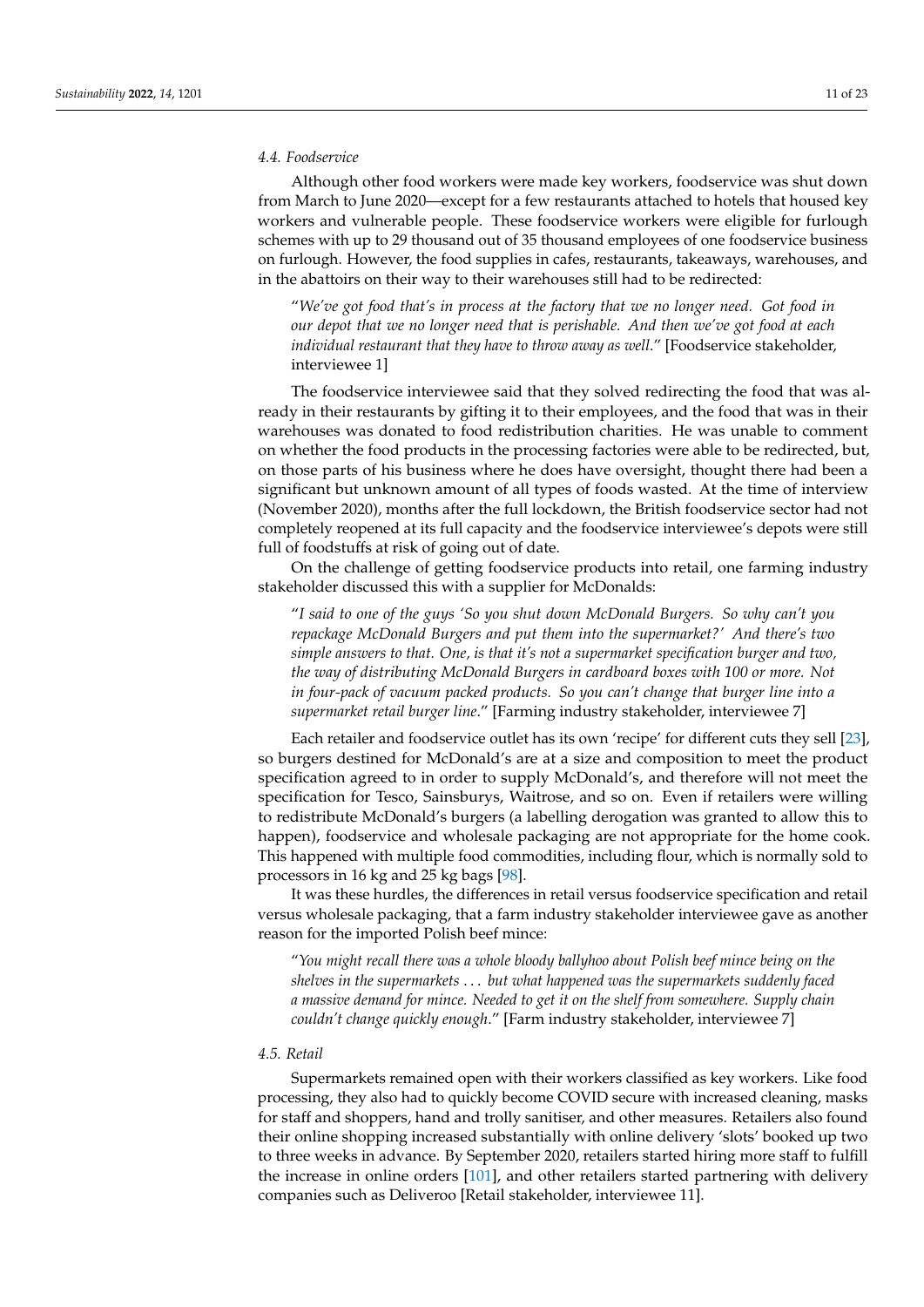Interactions between processing and retailing have been mentioned already, with retailers running promotional campaigns to shift higher-value cuts. What has not been mentioned is that consumer patterns changed, with multiple interviewees referring to "*recessionary buying patterns*" [Farming industry stakeholder, interviewee 3]. Home shoppers early on in the first lockdown increased their consumption of low-value mince, with beef mince purchases increasing by 45% [\[102\]](#page-21-9). It was this spike in demand for beef mince that could not be replaced by the domestic foodservice supplies that led to importing Polish beef mince and running promotional campaigns.

Retailing of lamb was not as impacted as it is European foodservice that sells a large proportion of British lamb. Nonetheless, there were some changes in patterns. Lamb roasts, which are usually popular for the holidays of Easter and Ramadan, were down across Britain due to households being unable to mix for any reason during the first lockdown [\[103\]](#page-21-10). However, retail sales of lamb chops rose by almost a quarter, with individual lamb customers increasing by 1.5% [\[103\]](#page-21-10). Unlike beef, this did not unbalance the carcass. This was followed by a summer retail campaign similar to the one for beef, although it was launched to increase demand during an unpredictable period of the pandemic when lamb production was also reaching its annual peak [\[104\]](#page-21-11).

One farming industry interviewee identified a silver lining of the issues with rebalancing the carcass; he said that as a result of discussions with retailers on how to solve the issue, he had developed a close working relationship with a supply chain director at a major retailer:

"*What was borne out of that is I have a very good relationship with* [named buyer] *from* [major retailer]. [Major retailer] *recently committed when they were bought out with their new owners that they will source and supply to their customers only British beef. So that's also came out of the pandemic, and you know there was a bit of a PR own goal*." [Farming industry stakeholder, interviewee 4]

The above interviewee (as well as others) commented that this particular retailer had historically purchased low levels of British beef.

#### *4.6. Imports/Exports*

Britain has historically had high levels of self-sufficiency in beef and sheep meat and 2020 was no different at 85% and 110%, respectively [\[105\]](#page-21-12). However, imports and exports are still important, as British consumers do not eat either animal nose to tail, and Britain imports beef steak [\[23\]](#page-18-27) and lamb legs [\[106\]](#page-21-13) to meet demand. Although there were bureaucratic issues to overcome, like difficulties in obtaining documentation on sanitary and phytosanitary (SPS) certification at ports [\[107\]](#page-21-14), Defra, in March 2020, noted that the supply lines in and out of Europe remained open and functioning [\[108\]](#page-21-15). It was these functioning supply lines that allowed the importing of the beef mince from Poland to meet demand from the home shopper.

Despite supply lines remaining open, AHDB reported that British imports and exports of beef were down 15% in April [\[109\]](#page-21-16), and that at an EU-level, the pandemic had driven down usage of beef quotas [\[110\]](#page-21-17). Imports of beef were forecast in July to remain low due to a continued overall reduction in demand, and that exports of beef were expected to fall by 2% due to lower farm-level production [\[85\]](#page-20-18). Exports of sheep meat fell 40% in March, partly due to France closing its foodservice sector the week before Britain entered its lockdown [\[111\]](#page-21-18). Conversely, sheep meat imports increased by 16% in March, largely due to shipping from New Zealand and Australia in February because they had issues shipping to China [\[111\]](#page-21-18). However, shipments from Australia and New Zealand dropped after this, with overall imports down by 9% for January to May 2020 compared to the previous year [\[112\]](#page-21-19). This has been attributed to multiple reasons including a drop in prices and demand due to COVID-19 disruption [\[113\]](#page-21-20) as well as worldwide closure of foodservice businesses [\[114\]](#page-21-21) and issues in long distance sea shipping [\[115\]](#page-21-22).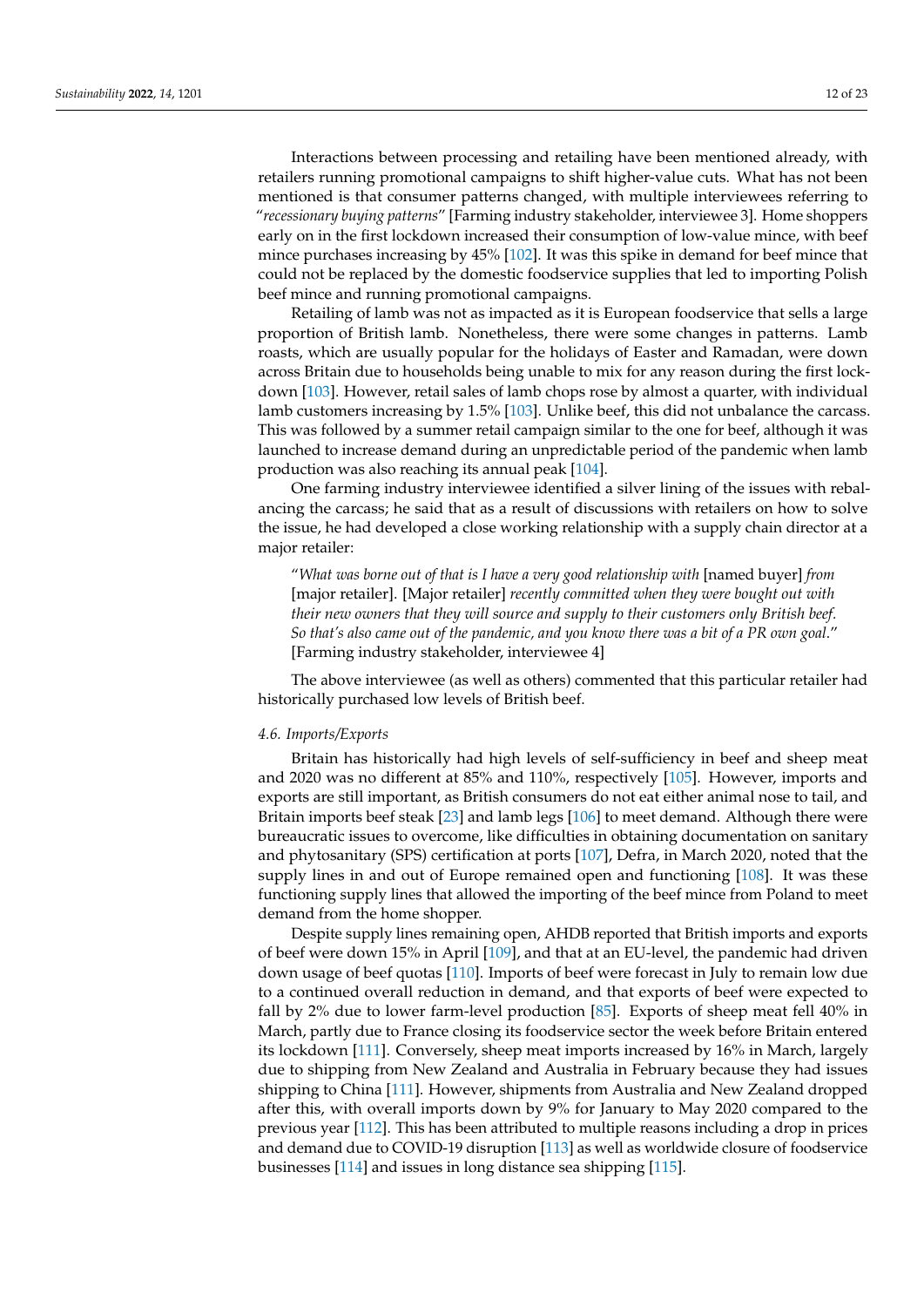#### *4.7. Direct Sales*

Many actors across the food commodity supply chain expanded or started new box schemes directed at consumers [\[116\]](#page-22-0). Interviewees could recall examples where farms that supplied local pubs and restaurants doubled their online sales. One butcher in the Midlands of England is reported to have increased its online sales by an order of magnitude:

"*A butcher in [the East Midlands] started an online service last April. His April 2019 sales were £600. His April 2020 sales were £41,000. Now, that's not all beef, that's everything that you can get from a butcher, which is almost everything now, but it's just the difference. So anyone being pressurised from closed pubs and restaurants and stuff were able to create new markets*." [Farming industry stakeholder, interviewee 4]

What is unknown is how long such change will endure. A retail interviewee commented that it was difficult to know if such changes were the effect of the pandemic or the general trend. Anecdotal evidence from a small meat box supplier is that demand for their boxes increased four to five times in a very short timeframe in March 2020, and is now around three times pre-pandemic levels, but they are also not sure if it is the effect of the pandemic or the general trend (Personal communication, 26 October 2021).

Summaries of all the impacts and the amount of disruption are summarised in Tables [1](#page-12-0) and [2.](#page-13-1) The criterion for assessment is a qualitative comparison of the interviewees' comments on the extent of the disruption. The interviewees commented that beef and sheep farming was not too badly affected compared to processing, which had to quickly become COVID-secure at their own expense, but which was not as badly affected as foodservice—which was almost completely shut down for months.

| Part of Supply Chain    | Impact                                                                                                       | Disruption |
|-------------------------|--------------------------------------------------------------------------------------------------------------|------------|
| <b>Farming Services</b> | Herd health planning online<br>TB testing suspended for calves                                               | Minimal    |
| Farming                 | No culling<br>Farmgate price up<br>Held animals on farm                                                      | Minimal    |
| Processing              | Became COVID secure<br>Reduced production lines<br>Imported Polish beef mince                                | Medium     |
| Imports/Exports         | Both down                                                                                                    | Minimal    |
| Foodservice             | Almost completely shut                                                                                       | Major      |
| Wholesale               | Became COVID secure<br>Involved in redirection                                                               | Medium     |
| Retail                  | Became COVID secure<br>Sales up and involved in redirection<br>from foodservice<br>Ran promotional campaigns | Medium     |
| Consumption             | Increase in beef mince purchase                                                                              | Medium     |

<span id="page-12-0"></span>**Table 1.** Summary of COVID-19 Beef Supply Chain Impacts.

Note: Minimal = almost functioning normally; Medium = functioning with some disruption; Major = not functioning.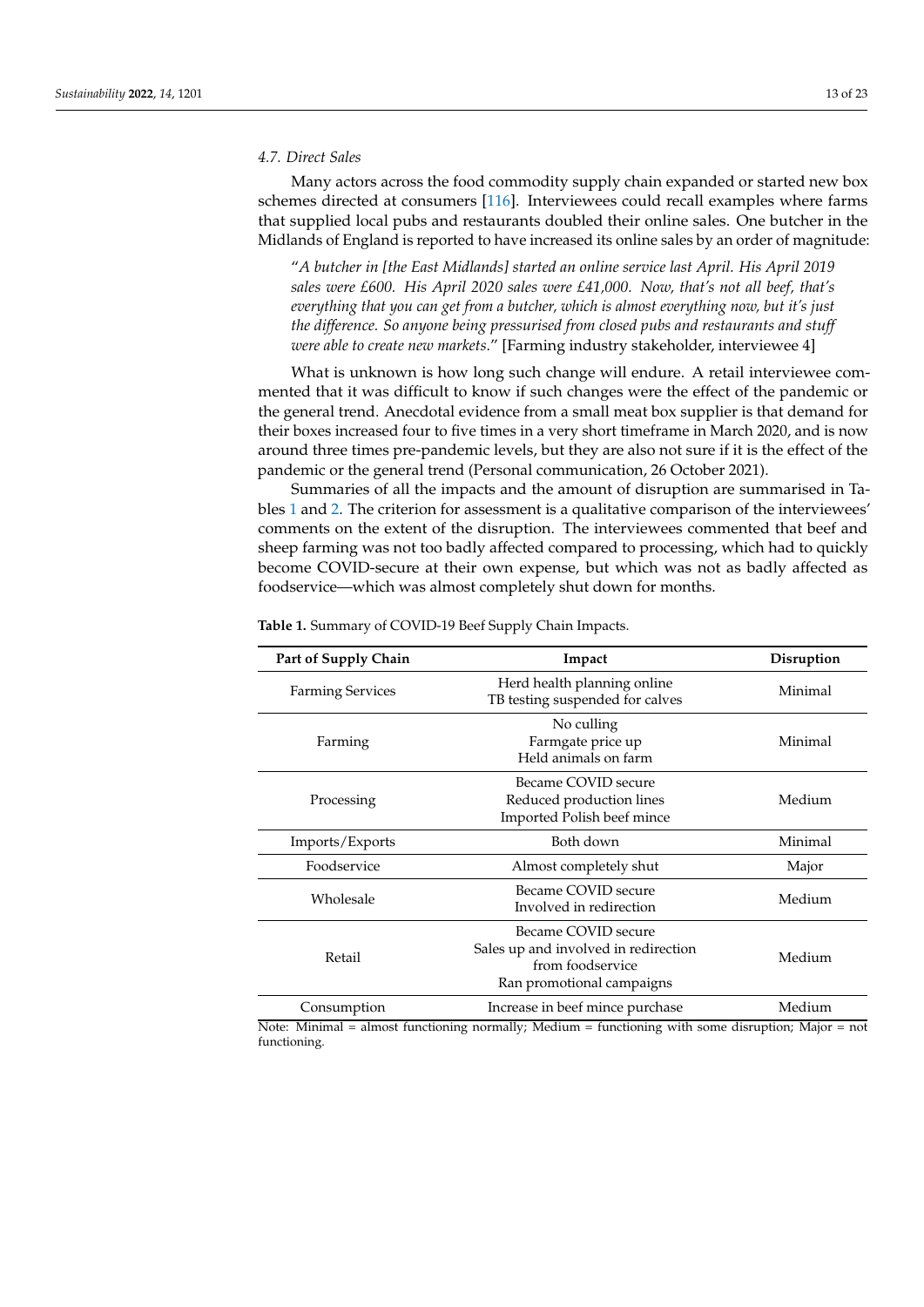| Part of Supply Chain    | Impact                                                                               | Disruption |
|-------------------------|--------------------------------------------------------------------------------------|------------|
| <b>Farming Services</b> | Flock health planning online<br>Shortage of sheep shearers                           | Medium     |
| Farming                 | No culling<br>Farmgate price up<br>Held animals on farm                              | Minimal    |
| Livestock markets       | Became COVID secure<br>Short-term panic selling<br>Suspended sales of breeding stock | Minimal    |
| Processing              | Became COVID secure<br>Reduced production lines<br>Temporary closure of abattoirs    | Medium     |
| Imports/Exports         | Both down                                                                            | Minimal    |
| Foodservice             | Almost completely shut                                                               | Major      |
| Wholesale               | Became COVID secure<br>Involved in redirection                                       | Medium     |
| Retail                  | Became COVID secure<br>Sales up and involved in redirection from<br>foodservice      | Medium     |
| Consumption             | Decreased lamb roasts, off-set by lambchop sales                                     | Minimal    |

<span id="page-13-1"></span>**Table 2.** Summary of COVID-19 Sheep Supply Chain Impacts.

Note: Minimal = almost functioning normally; Medium = functioning with some disruption; Major = not functioning.

# <span id="page-13-0"></span>**5. Discussion**

Going back to the question posed by this paper, the effect of the first lockdown on the beef and sheep supply chains in Britain was, on balance, positive. Interviewees cited the high farmgate price of beef and sheep, high consumer demand for beef, and consumer interest in British red meat. Interviewees praised the livestock markets for remaining open and the processors for keeping product on the shelves:

"*The livestock markets have remained open* . . . *[Processors] actually kept product on the shelves. And our farmgate prices remained, so the resilience of the supply chain has been pretty remarkable really*." [Farming industry stakeholder, Interviewee 3]

As we can see from the above interviewee's quote, the beef and sheep sectors are understood by the industry as resilient to shocks, such as those of the nature of the recent COVID-19 pandemic. This was a very different experience than either the BSE or FMD crises, and also different in nature to the horsegate scandal, as there was no fraud involved.

The second question (Which part of the supply was affected most?) is addressed in Tables [1](#page-12-0) and [2,](#page-13-1) which identify that foodservice was most affected by the governmentmandated shutdown. However, even in the face of disruption caused by the foodservice closure and reduced labour in processing plants, the British beef and sheep supply chains absorbed the perturbation of the acute period of the COVID-19 crisis, when compared to the chicken and pork supply chains. British beef and sheep supply chains reorganised themselves and adapted within a few weeks. More than this, they benefitted from the perturbation in that farmgate carcass prices rose [\[61,](#page-19-22)[62\]](#page-19-23), consumer demand increased, and consumer opinion of British produce rose. The beef and sheep supply chains were able to adapt, more than chicken and pork, due to the flexible nature of beef and sheep farming and due to farmers being able to hold animals on-farm for a few extra weeks or months. The "just in time" system of chicken production is noted by Chapot et al. [\[13\]](#page-18-2) to remove redundancy and allows streamlining, but it has left itself vulnerable worldwide [\[13\]](#page-18-2).

This result of the British beef supply chains is similar, yet different, from the experience of the Canadian and American beef industries, which also needed to redirect supplies from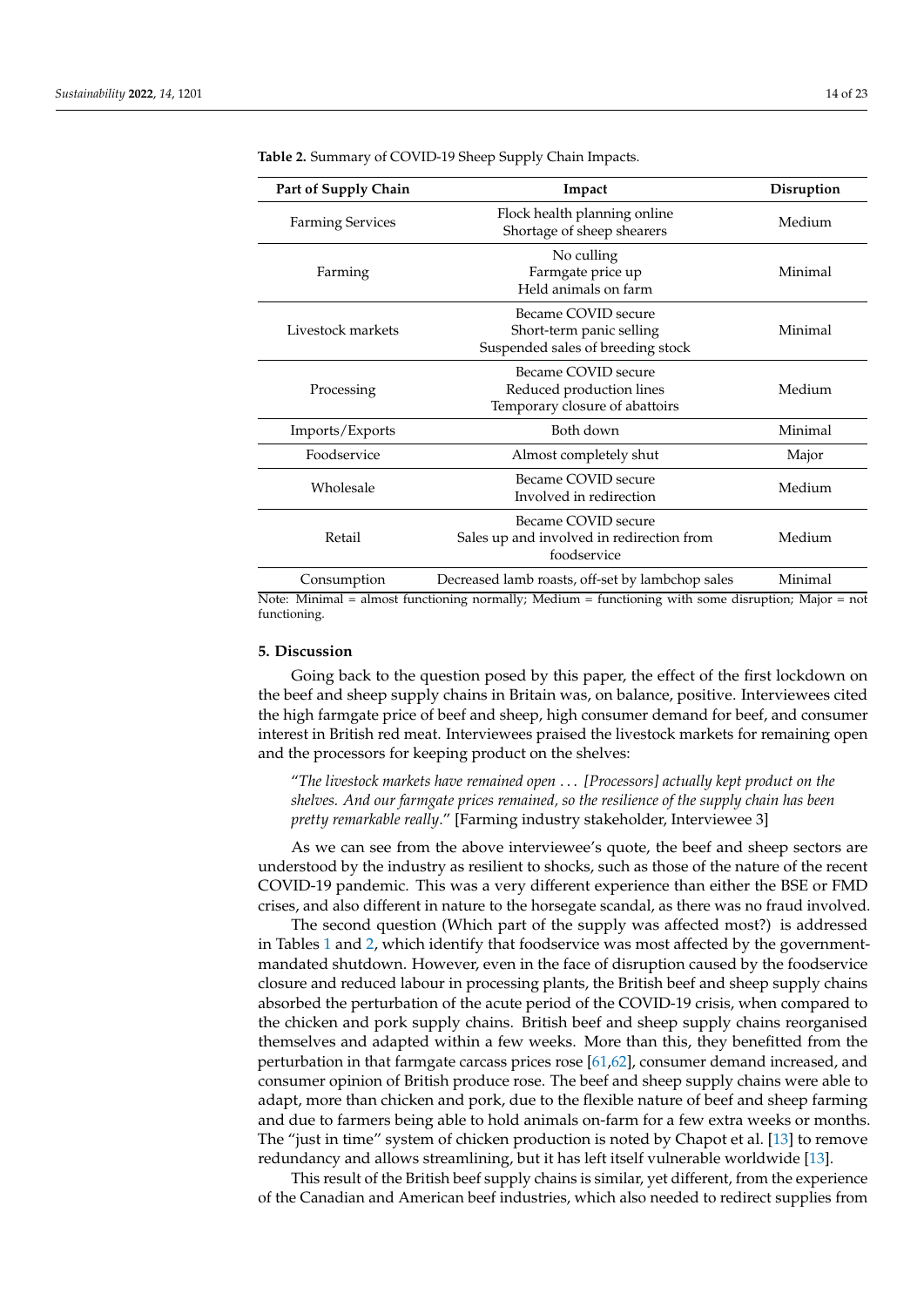foodservice into retail [\[12,](#page-18-1)[117\]](#page-22-1), but which had more widespread and complete shutdowns of meatpacking plants. Beef slaughter facilities were reduced by a third in the US and 60% in Canada [\[12\]](#page-18-1). This caused wholesale beef prices to double in Canada. However, Rude [\[12\]](#page-18-1), writing a year later than Martinez [\[117\]](#page-22-1), reported that the Canadian beef sector had returned to near normal a year from the start of the pandemic emergency. The Canadian pork industry, which was similarly disrupted, was also described as resilient [\[118\]](#page-22-2). The Canadian pork industry remained flexible through shipping live animals interprovincially and into the US [\[118\]](#page-22-2) to manage processor shutdowns, which was an option that was not available to British pig farming.

With critiques of resilience in mind and questions of "resilience of what and for whom" [\[45\]](#page-19-7), we can recast the resilience of the British beef and sheep supply chains. What should be considered here is that the benefits, i.e., the increase in prices, refer to the meat carcass only, and, when considering the animal as a whole, the narrative is different. With no market for wool, hides, skins, or other fifth quarter products, we cannot describe the beef and sheep sectors as completely resilient. In addition to the hides and skins, processors will also seek to sell offal, tendons, tallow and more into the pet food, fertiliser, and energy generation markets [\[119\]](#page-22-3). If the bottom falls out of these markets, there is a risk they are not used and are disposed of. Put in the context of climate change and societal pressure to reduce greenhouse gas emissions, waste of the fifth quarter is doubly unacceptable.

Although our food systems do many things well, critics have noted for many years its many negative externalities, i.e., the negative consequences that result but are not included in economic analyses, such as pest and disease outbreaks due to monoculture plantations [\[120,](#page-22-4)[121\]](#page-22-5), ecological and social harm [\[122\]](#page-22-6), regional and income inequalities [\[123\]](#page-22-7), and more. Despite the growing dissatisfaction with modern food systems, transformation is slow with a number of "mechanisms that 'lock-in' food systems in unsustainable states" [\[46\]](#page-19-8), p. 1. Therefore, another way of understanding the beef and sheep supply chains in Britain is as locked in, i.e., locked into production, locked into processing, and locked into supply chain relationships and the relative dominance of corporate retailing. Arguably, consumers are not as locked into beef and sheep meat consumption as it has reduced from around 300 g of beef per person per week and 139 g of sheep meat per person per week in 1975 to 130 g of beef and 37 g of sheep meat per person per week in 2018, having been largely displaced by chicken and pork [\[124\]](#page-22-8).

The socio-ecological system of beef and sheep farms lock in farmers in multiple ways. The production cycle of beef is approximately 36 months from the reproduction process to slaughter, so, in March 2020, those farmers with saleable beef cattle were already three years invested in those animals. The production cycle of lamb is shorter at around a year from reproduction to slaughter. Regardless, many types of farmers plan their businesses in years rather than months. Given this, a disruption of a few weeks or a few months may not be enough to seriously alter the current practices and trajectories of beef and sheep farming in Britain. Brexit, which has been years in the making, has caused farmers to make changes to their business, with some sheep farmers thought to have already reduced their flock size in anticipation of not securing a trade deal with the European Union [\[125\]](#page-22-9). Even though a European trade deal has been agreed, the national flock will take time to rebuild. Current controversial trade deals with Australia and New Zealand, and subsequent deals with the rest of the world, may also cause change in British farming as there are widely held concerns in the industry about cheaper products produced with lower animal welfare standards undercutting British produce [\[126\]](#page-22-10).

Another element of the socio-ecological system of the farm that may lock farmers into their current business is their actual land. Beef and sheep farming mostly occurs in Britain in less fertile locations [\[127](#page-22-11)[,128\]](#page-22-12) with arable farming in the more fertile locations. Hill farmers—sheep farmers in hilly locations—rear sheep as it is an economic activity that can occur in rural, mountainous areas with poor topsoil. Other economic activities that can occur in the same locations include on-farm diversification, such as wind power generation or tourism. However, to be paid an agricultural subsidy under the Basic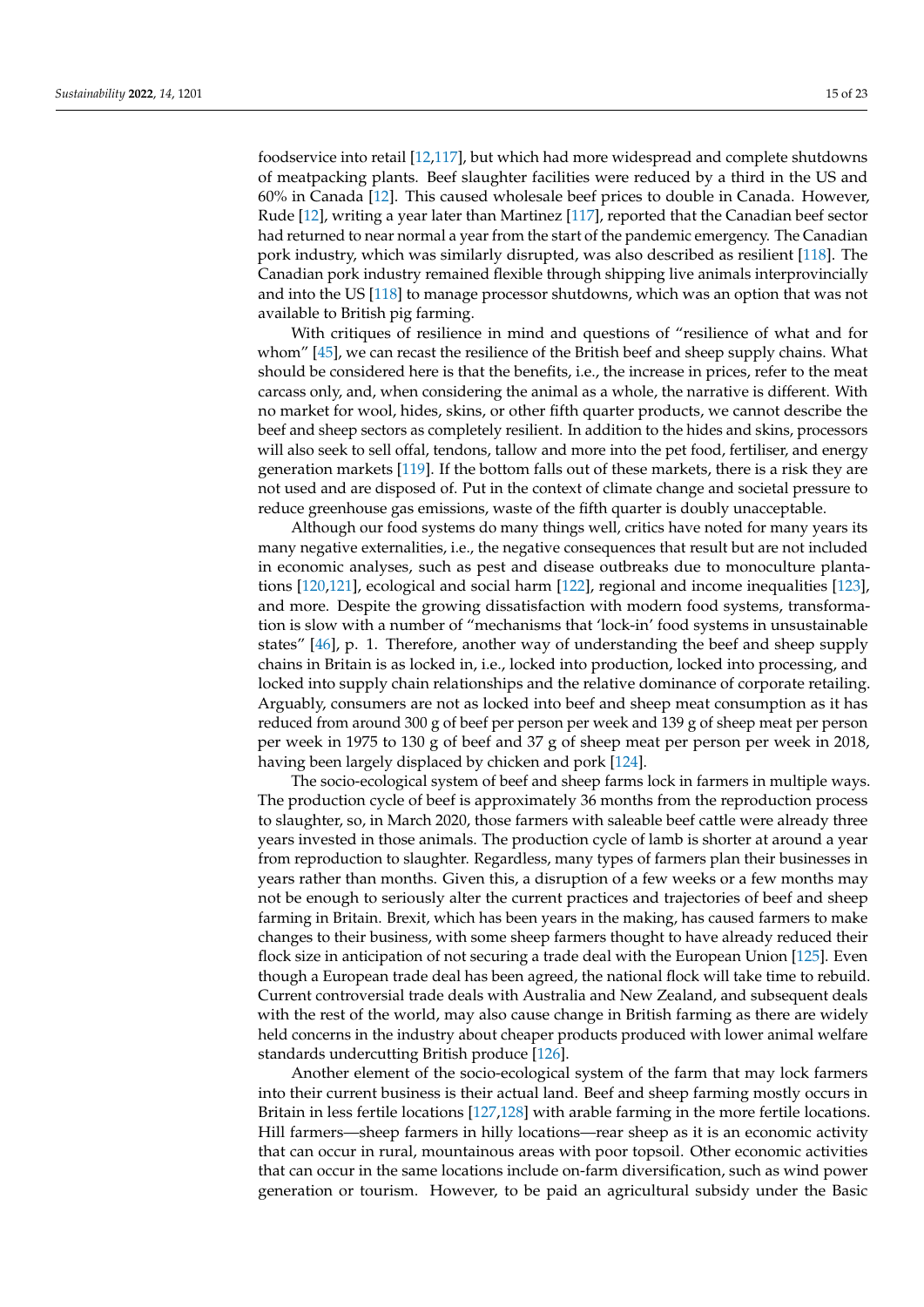Payment Scheme, land must be in agricultural production [\[129\]](#page-22-13). Agricultural payments in Britain are transitioning from hectarage-based payments to "public money for public goods" [\[130\]](#page-22-14) under the post-Brexit agricultural transition plan. This means farmers may be paid to be land managers [\[131\]](#page-22-15), with payments available for those activities that produce designated public goods. In a situation where agricultural subsidy is not available for the land supporting beef and sheep production, but is available for carbon sequestration—or other payments for ecosystem services—hill farmers may make different choices.

Additionally, the pressure to reduce greenhouse gas emissions is a pressure of which farmers are aware. Pressure to reduce red meat consumption can be seen in many areas, including the UK's Climate Change Committee, who recommend reducing beef and lamb consumption by 20% in 2020 [\[132\]](#page-22-16). More recently, in August 2021, Henry Dimbleby completed the National Food Strategy for England, an independent report commissioned by the UK government on how to meet the two challenges of environmental sustainability and rising obesity rates. One high-level recommendation was to reduce meat consumption by 30%, in addition to reducing high-fat, high-sugar foods, and increasing fruit and vegetable consumption and consumption of dietary fibre [\[133\]](#page-22-17). The National Sheep Association issued a statement in response, questioning the 30% reduction target and the actual contribution of British ruminant methane emissions, given many are fed on carbon sink pastures [\[134\]](#page-22-18). On the demand side, meat consumption has been declining since the 1970s [\[124\]](#page-22-8). The continued bad press about the emissions of red meat production, combined with future payments and trade deals, may drive beef and sheep farmers out of the industry.

## **6. Conclusions**

In the acute period of March to June 2020, neither beef nor sheep farming in Britain needed to cull animals on-farm for health or welfare reasons that arose from the restrictions placed during lockdown. Farming operations continued, with COVID-19 infections on farms not featuring highly in interviews or news coverage. Veterinary services continued, in-person in the case of emergencies and animal welfare and via video call for longer-term health planning. Sheep shearing continued without Australian and New Zealand labour but with on-farm and local labour instead and was helped by good weather extending the season. More sheep than beef farms held their animals on-farm for a few weeks longer than normal while waiting for the markets and processors to calm down, which chicken and pig farmers were not able to do without animal welfare issues. At the time of writing in December 2021, the British pork supply chains were still in crisis and beef and sheep were not.

The livestock markets experienced panic selling before lockdown and the crash of prices for beef and sheep. After lockdown, they only shut for a few days before reopening with social distancing in place and livestock prices steadily rose to their original price and then beyond. Apart from social distancing and suspending the selling of breeding stock for a few weeks, livestock markets were not substantially disrupted.

Primary and secondary processors were disrupted by COVID-19 mitigations as well as COVID-19 infections closing a few beef processors for a period of self-isolation. A number of sheep abattoirs shut temporarily due to the British throughput being down and a drop-off in demand from the EU foodservice. Mitigation measures decreased the number of processing lines able to be open, decreasing the amount of meat products able to be produced.

The closure of foodservice was the most serious disruption, with thousands of employees on furlough. The disruption to the food supply chains was attempting to redirect foodstuffs already in processing, storage, and in foodservice outlets. It was the redirecting of foodservice beef in processing that was partly responsible for the decision to controversially import Polish beef mince. In addition to processing lines being reduced, beef carcasses with high-value steaks were being processed into £4 p/kilo mince.

Retail also had to become COVID-19 secure but was not plagued with site shutdowns from infections. Retail was able to absorb the beef and sheep products in primary process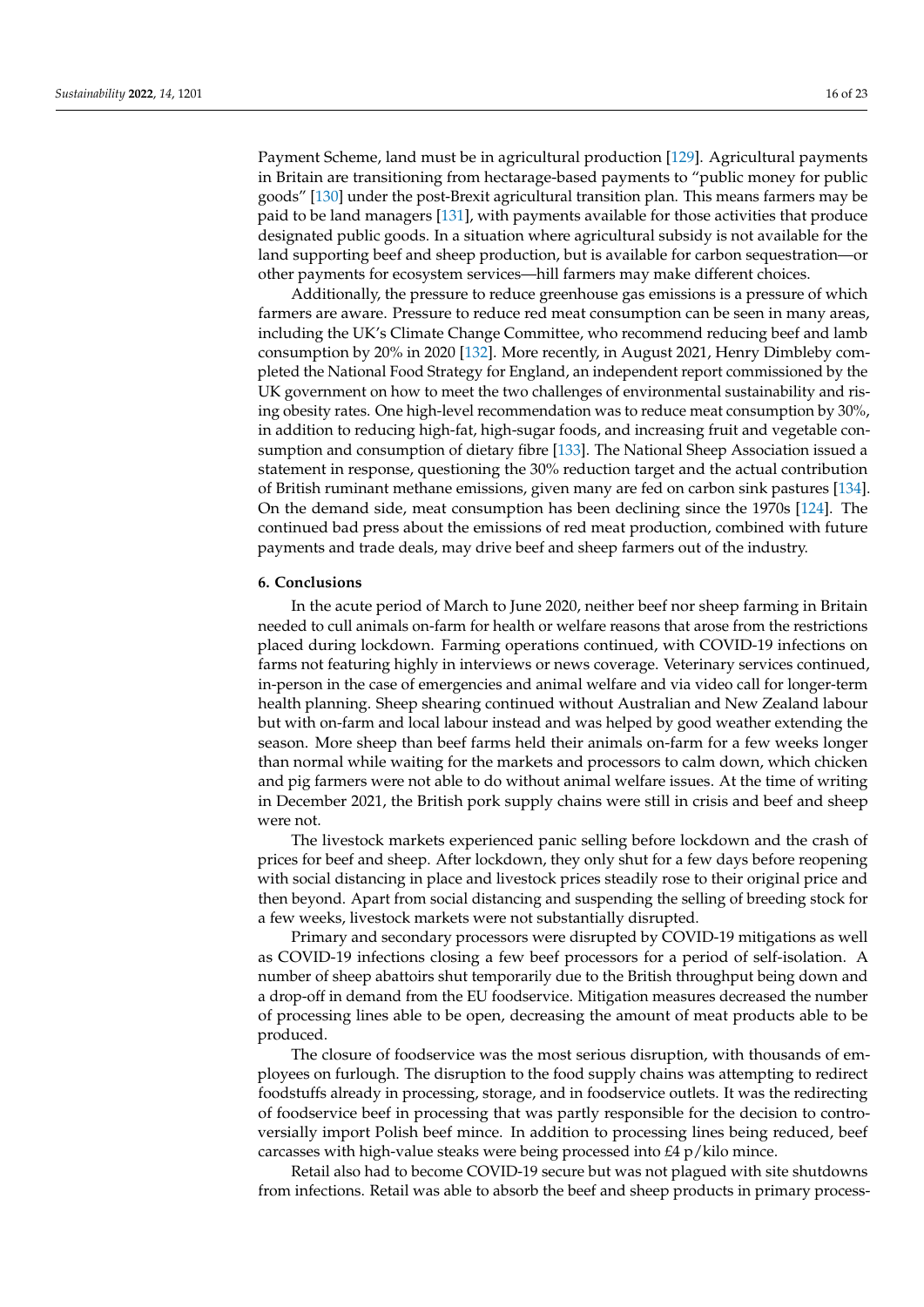ing, where it had not been butchered to a specific foodservice specification but where it also met their other specifications (e.g., welfare, traceability, and origin). Moreover, retail coordinated with the rest of the beef and sheep supply chain to run promotional campaigns to shift the home shopper to buy more expensive cuts of meat instead of mince.

Consumer trends during the acute period included recessionary purchasing of beef mince and is the final reason for the importing of Polish products. Consumer demand for mince outstripped our domestic supply of beef because production lines were reduced. Additionally, what lines were operating were mincing high-value beef carcasses that would have supplied foodservice. Rather than have empty shelves, which is not common in retailing in normal times and would increase panic buying in panicked times, Polish mince was imported by a processor and packaged in the retailer's normal packaging.

The short shock of the first lockdown of the pandemic was not enough to seriously disrupt the beef and sheep supply chains in Britain. Consequently, British beef and sheep farming is viewed by the industry as relatively resilient compared to other meat production systems more reliant on just-in-time cycles.

However, there are mitigations we can take to avoid this disruption for future pandemics, as well as while this pandemic continues to wear on. The first is not shutting down part of the supply chain, as it was this that caused the most disruption and the need to redirect supplies. Indeed, in the months after the first lockdown, Britain has had subsequent waves of infection and lockdowns, but has not completely shut down foodservice. It has continued to operate with restrictions in place, but has not been shut down to the same extent as between March 2020–June 2020. Secondly, even though red meat is a source of greenhouse gas emissions, beef and sheep-producing economies should keep some amount of production for its flexibility in the face of shocks. Thirdly, chicken and pork industries should introduce flexibility back into their supply chains so that they are better able to weather future storms.

A limitation of this paper is that it focused specifically on British farming, which has a different economic and ecological make-up than beef and sheep farming in other countries, so the results may not be generalisable. Future research should continue to monitor the effect of the pandemic on farming supply chains. As the pandemic continues to wear on, the uncertainty may result in reduced flock or herd size, a response the British beef and sheep supply chains have already taken in response to the uncertainty of Brexit. Similarly, the longer-term trends of changing agricultural payments, trade deals, and societal pressure may also reduce the size of the British herd and flock. This will break British beef and sheep out of lock-in, as the social-ecological context shifts, and supply chains are reshaped by these pressures. However, it is difficult to untangle these effects from the uncertainty of the pandemic.

**Author Contributions:** Conceptualization, S.P.-G., L.W., D.B.; methodology, S.P.-G., L.W., D.B., formal analysis, S.P.-G., D.B.; investigation, S.P.-G.; writing—original draft preparation, S.P.-G.; writing review and editing, L.W., D.B., M.T., S.V.W.; visualization, S.P.-G., D.B. All authors have read and agreed to the published version of the manuscript.

**Funding:** This study was conducted as part of a project kindly funded by the Cadogan Charity with matched-funding provided by the Royal Veterinary College and the University of Hertfordshire.

**Institutional Review Board Statement:** The study was conducted according to the guidelines of the Declaration of Helsinki, and approved by the Health, Science, Engineering & Technology Ethics Committee of THE UNIVERSITY OF HERTFORDSHIRE (protocol code LMS/SF/UH/04287(1) approved on 10 December 2020).

**Informed Consent Statement:** Informed consent was obtained from all subjects involved in the study.

**Data Availability Statement:** The data presented in this study are available on request from the corresponding author. The data are not publicly available due to being collected on the condition of anonymity and secure storage.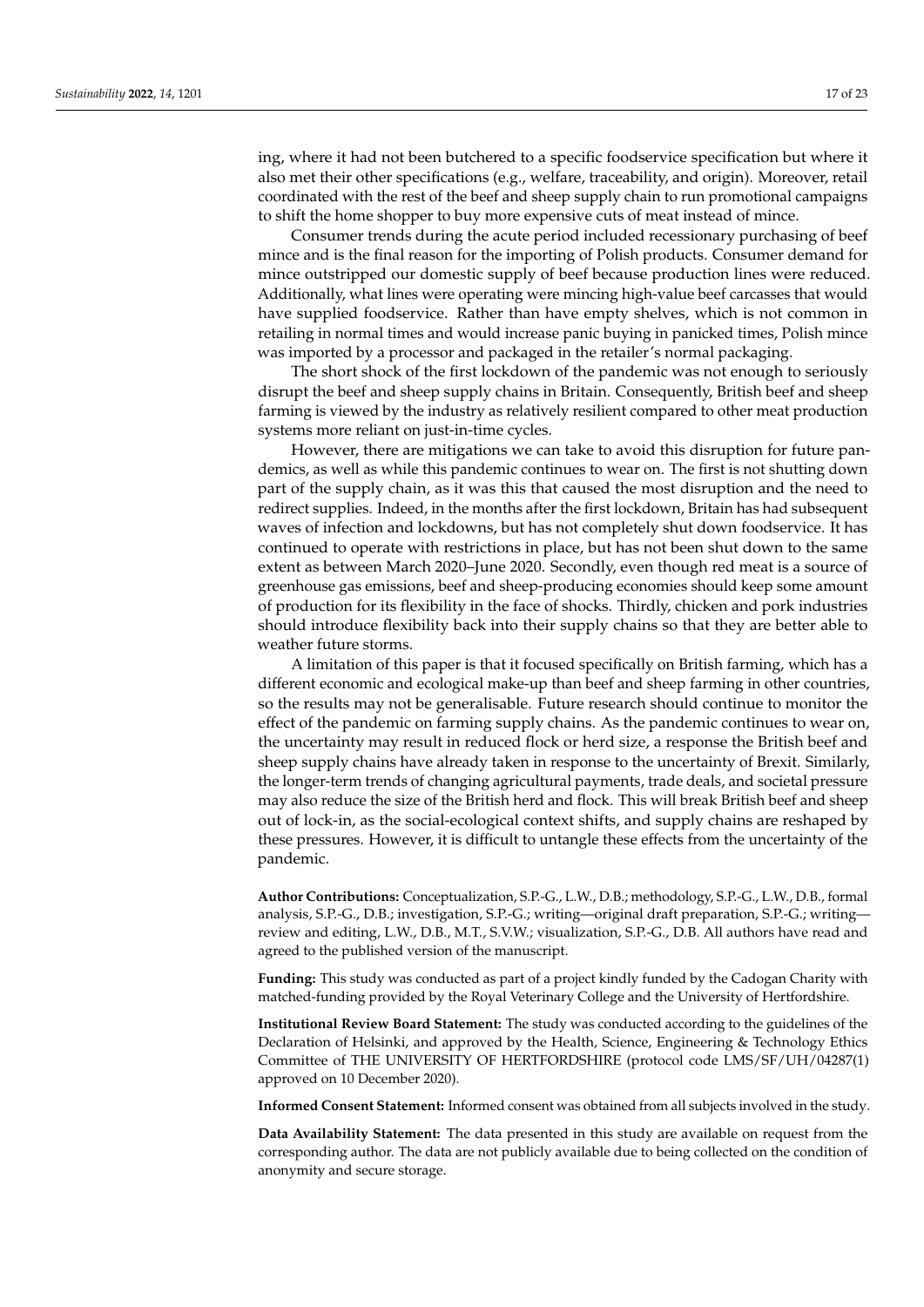**Acknowledgments:** Thanks to Barbara Häsler in the Veterinary Epidemiology, Economics and Public Health Group, Department of Pathobiology and Population Sciences, Royal Veterinary College, and Aiming Qi at the Centre for Agriculture, Food and Environmental Management (CAFEM) Research, School of Life and Medical Sciences, University of Hertfordshire for reviewing earlier drafts.

**Conflicts of Interest:** The authors declare no conflict of interest. The funders had no role in the design of the study; in the collection, analyses, or interpretation of data; in the writing of the manuscript, or in the decision to publish the results.

# <span id="page-17-9"></span>**Appendix A**

**Table A1.** Anonymised list of interviewees.

| <b>Interviewee Number</b> | <b>Type of Organisations</b>           | Date             |
|---------------------------|----------------------------------------|------------------|
| 1                         | Large, GB-based foodservice<br>company | 27 November 2020 |
| $\overline{2}$            | GB farming industry organisation A     | 3 December 2020  |
| 3                         | GB farming industry organisation A     | 3 December 2020  |
| 4                         | GB farming industry organisation B     | 3 December 2020  |
| 5                         | GB industry organisation               | 7 December 2020  |
| 6                         | GB farming industry organisation C     | 8 December 2020  |
| 7                         | GB statutory levy body A               | 11 January 2021  |
| 8                         | Large GB retailer                      | 28 January 2021  |
| 2                         | GB farming industry organisation A*    | 7 January 2021   |
| 3                         | GB farming industry organisation A*    | 7 January 2021   |
| 9                         | GB statutory levy body B               | 18 February 2021 |
| 10                        | GB statutory levy body B               | 18 February 2021 |
| 11                        | Medium GB retailer                     | 20 July 2021     |

\* Interview continued.

#### **References**

- <span id="page-17-0"></span>1. Garnett, P.; Doherty, B.; Heron, T. Vulnerability of the United Kingdom's food supply chains exposed by COVID-19. *Nat. Food* **2020**, *1*, 315–318. [\[CrossRef\]](http://doi.org/10.1038/s43016-020-0097-7)
- <span id="page-17-1"></span>2. Thornton, P.K.; Ericksen, P.J.; Herrero, M.; Challinor, A.J. Climate variability and vulnerability to climate change: A review. *Glob. Chang. Biol.* **2014**, *20*, 3313–3328. [\[CrossRef\]](http://doi.org/10.1111/gcb.12581)
- <span id="page-17-2"></span>3. Eurostat. Agricultural Production—Livestock and Meat. 2019. Available online: [https://ec.europa.eu/eurostat/statistics](https://ec.europa.eu/eurostat/statistics-explained/index.php?oldid=427096#Sheep_and_goat_meat)[explained/index.php?oldid=427096#Sheep\\_and\\_goat\\_meat](https://ec.europa.eu/eurostat/statistics-explained/index.php?oldid=427096#Sheep_and_goat_meat) (accessed on 28 March 2020).
- <span id="page-17-3"></span>4. Cabinet Office and Department for Education (DfE). Children of Critical Workers and Vulnerable Children Who Can Access Schools or Educational Settings. 2020. Available online: [https://www.gov.uk/government/publications/coronavirus-covid-](https://www.gov.uk/government/publications/coronavirus-covid-19-maintaining-educational-provision/guidance-for-schools-colleges-and-local-authorities-on-maintaining-educational-provision)[19-maintaining-educational-provision/guidance-for-schools-colleges-and-local-authorities-on-maintaining-educational](https://www.gov.uk/government/publications/coronavirus-covid-19-maintaining-educational-provision/guidance-for-schools-colleges-and-local-authorities-on-maintaining-educational-provision)[provision](https://www.gov.uk/government/publications/coronavirus-covid-19-maintaining-educational-provision/guidance-for-schools-colleges-and-local-authorities-on-maintaining-educational-provision) (accessed on 21 October 2021).
- <span id="page-17-4"></span>5. McKevitt, F. Record Grocery Sales as Shoppers Prepare for Lockdown. Kantar. 2020. Available online: [https://www.kantar.com/](https://www.kantar.com/Inspiration/FMCG/Record-grocery-sales-in-UK-as-shoppers-prepare-for-lockdown) [Inspiration/FMCG/Record-grocery-sales-in-UK-as-shoppers-prepare-for-lockdown](https://www.kantar.com/Inspiration/FMCG/Record-grocery-sales-in-UK-as-shoppers-prepare-for-lockdown) (accessed on 3 April 2020).
- <span id="page-17-5"></span>6. National Farmers Union of Scotland (NFUS). Written Evidence Submitted by NFU Scotland (COV0028): COVID-19 and Food Supply Enquiry. 2020. Available online: [https://committees.parliament.uk/work/217/covid19-and-food-supply/publications/](https://committees.parliament.uk/work/217/covid19-and-food-supply/publications/written-evidence/?page=7) [written-evidence/?page=7](https://committees.parliament.uk/work/217/covid19-and-food-supply/publications/written-evidence/?page=7) (accessed on 16 October 2020).
- <span id="page-17-6"></span>7. British Meat Processors Association (BMPA). Written Evidence Submitted by the British Meat Processors Association (COV0042): COVID-19 and Food Supply Enquiry. 2020. Available online: [https://publications.parliament.uk/pa/cm201719/cmpublic/](https://publications.parliament.uk/pa/cm201719/cmpublic/Agriculture/memo/AB72.htm) [Agriculture/memo/AB72.htm](https://publications.parliament.uk/pa/cm201719/cmpublic/Agriculture/memo/AB72.htm) (accessed on 16 October 2020).
- <span id="page-17-7"></span>8. Brakes. Written Evidence Submitted by Brakes UK (COV0076): COVID-19 and Food Supply Enquiry. 2020. Available online: <https://committees.parliament.uk/work/217/covid19-and-food-supply/publications/written-evidence/?page=5> (accessed on 16 October 2020).
- <span id="page-17-8"></span>9. Millstone, E.; Marsden, T.; Lang, T. Written Evidence Submitted by Prof Erik Millstone, Prof Terry Marsden and Prof Tim Lang (COV0023): COVID-19 and Food Supply Enquiry. 2020. Available online: [https://committees.parliament.uk/work/217/covid1](https://committees.parliament.uk/work/217/covid19-and-food-supply/publications/written-evidence/?page=7) [9-and-food-supply/publications/written-evidence/?page=7](https://committees.parliament.uk/work/217/covid19-and-food-supply/publications/written-evidence/?page=7) (accessed on 16 October 2020).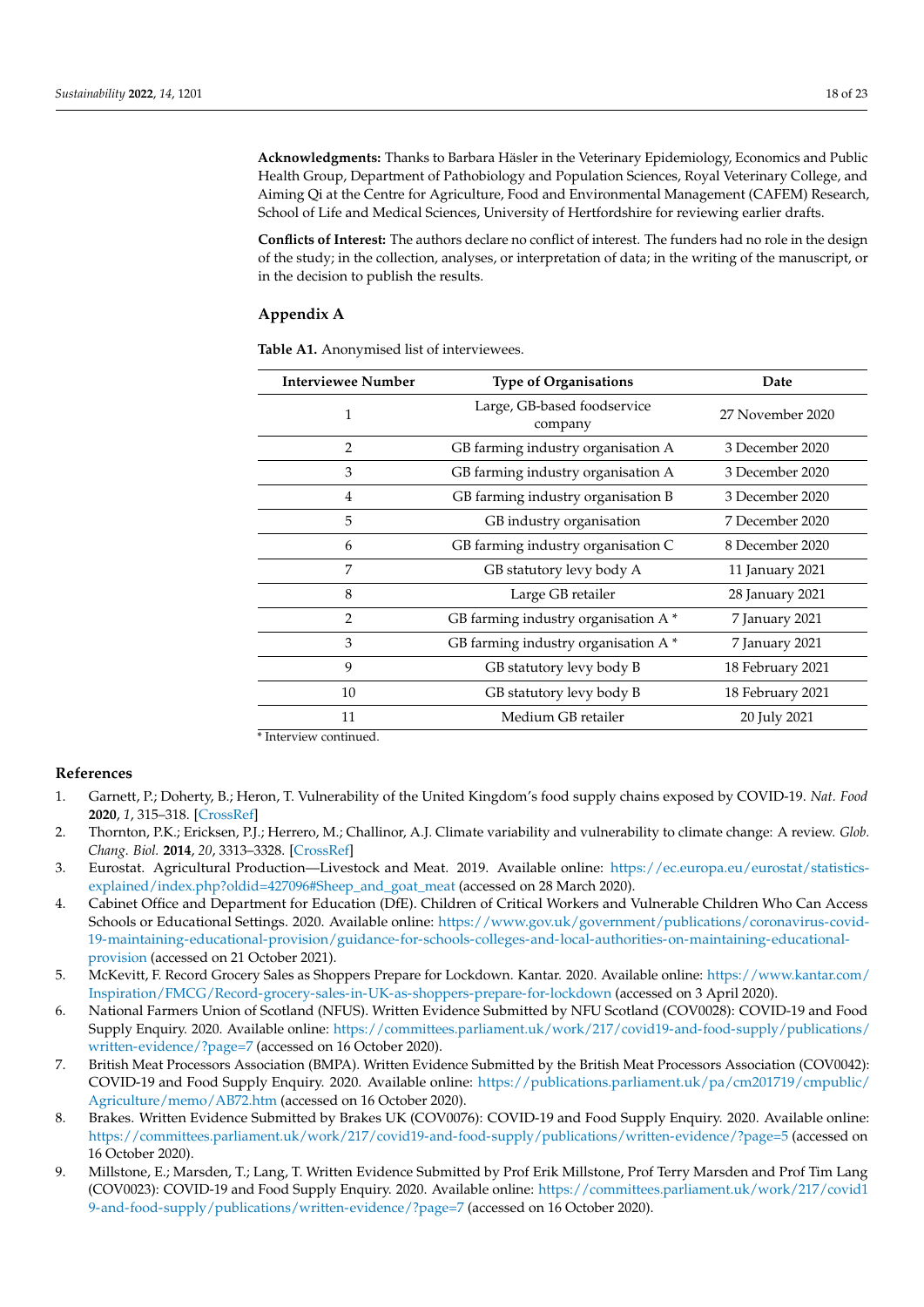- <span id="page-18-0"></span>10. Goetz, S.; Schmidt, C.; Chase, L.; Kolodinsky, J. Americans' Food Spending Patterns Explain Devastating Impact of COVID-19 Lockdowns on Agriculture. *J. Agric. Food Syst. Community Dev.* **2020**, *9*, 31–33. [\[CrossRef\]](http://doi.org/10.5304/jafscd.2020.093.033)
- <span id="page-18-3"></span>11. Hayes, D.J.; Schulz, L.L.; Hart, C.E.; Jacobs, K.L. A descriptive analysis of the COVID-19 impacts on U.S. pork, turkey, and egg markets. *Agribusiness* **2021**, *37*, 122–141. [\[CrossRef\]](http://doi.org/10.1002/agr.21674) [\[PubMed\]](http://www.ncbi.nlm.nih.gov/pubmed/33362337)
- <span id="page-18-1"></span>12. Rude, J. COVID-19 and the Canadian cattle/beef sector: A second look. *Can. J. Agric. Econ./Rev. Can. D'agroeconomie* **2021**, *69*, 233–241. [\[CrossRef\]](http://doi.org/10.1111/cjag.12277)
- <span id="page-18-2"></span>13. Chapot, L.; Whatford, L.; Compston, P.; Tak, M.; Cuevas, S.; Garza, M.; Bennani, H.; Aslam, H.B.; Hennessey, M.; Limon, G.; et al. A Global Media Analysis of the Impact of the COVID-19 Pandemic on Chicken Meat Food Systems: Key Vulnerabilities and Opportunities for Building Resilience. *Sustainability* **2021**, *13*, 9435. [\[CrossRef\]](http://doi.org/10.3390/su13169435)
- <span id="page-18-4"></span>14. Bhamra, R.; Dani, S.; Burnard, K. Resilience: The concept, a literature review and future directions. *Int. J. Prod. Res.* **2011**, *49*, 5375–5393. [\[CrossRef\]](http://doi.org/10.1080/00207543.2011.563826)
- <span id="page-18-5"></span>15. Vanloqueren, G.; Baret, P.V. How agricultural research systems shape a technological regime that develops genetic engineering but locks out agroecological innovations. *Res. Policy* **2009**, *38*, 971–983. [\[CrossRef\]](http://doi.org/10.1016/j.respol.2009.02.008)
- <span id="page-18-6"></span>16. Geels, F. From sectoral systems of innovation to socio-technical systems: Insights about dynamics and change from sociology and institutional theory. *Res. Policy* **2004**, *33*, 897–920. [\[CrossRef\]](http://doi.org/10.1016/j.respol.2004.01.015)
- <span id="page-18-7"></span>17. Defra & GSS. Future of Farming and Environment Evidence Compendium. Department for Environment Farming and Rural Affairs and Government Statistical Service; 2018. Available online: [https://assets.publishing.service.gov.uk/government/uploads/](https://assets.publishing.service.gov.uk/government/uploads/system/uploads/attachment_data/file/683972/future-farming-environment-evidence.pdf) [system/uploads/attachment\\_data/file/683972/future-farming-environment-evidence.pdf](https://assets.publishing.service.gov.uk/government/uploads/system/uploads/attachment_data/file/683972/future-farming-environment-evidence.pdf) (accessed on 19 December 2021).
- <span id="page-18-8"></span>18. Defra. Structure of the Agricultural Industry in England and the UK at June: Statistical Data Set—Results by Type of Farm. 2019. Available online: [https://www.gov.uk/government/statistical-data-sets/structure-of-the-agricultural-industry-in-england](https://www.gov.uk/government/statistical-data-sets/structure-of-the-agricultural-industry-in-england-and-the-uk-at-june)[and-the-uk-at-june](https://www.gov.uk/government/statistical-data-sets/structure-of-the-agricultural-industry-in-england-and-the-uk-at-june) (accessed on 4 April 2020).
- <span id="page-18-9"></span>19. Sustainable Food Trust (SFT). A Good Life and a Good Death: Relocalising Farm Animal Slaughter. 2018. Available online: <http://sustainablefoodtrust.org/wp-content/uploads/2013/04/Re-localising-farm-animal-slaughter.pdf> (accessed on 19 December, 2021).
- <span id="page-18-10"></span>20. Brooks, S.; Leaver, A.; Spence, M.; Elliot, C.; Dean, M. Pragmatic engagement in a low trust supply chain: Beef farmers' perceptions of power, trust and agency. *Compet. Chang.* **2017**, *21*, 114–131. [\[CrossRef\]](http://doi.org/10.1177/1024529417691053)
- <span id="page-18-11"></span>21. BBC. Aldi Overtakes Co-op to Become UK's Fifth Largest Grocer. 2017. Available online: [https://www.bbc.co.uk/news/business-](https://www.bbc.co.uk/news/business-38890977)[38890977](https://www.bbc.co.uk/news/business-38890977) (accessed on 19 December 2021).
- <span id="page-18-12"></span>22. Cox, A.; Ireland, T.; Lonsdale, C.; Sanderson, J.; Watson, G. *Supply Chains, Markets and Power: Managing Buyer and Supplier Power Regimes*; Routledge: London, UK, 2001. [\[CrossRef\]](http://doi.org/10.4324/9780203299272)
- <span id="page-18-27"></span>23. Gresham, J.; Barling, D. Governance of UK Cattle to Beef Steak Value Chain. Governance in European Food Value Chains. 2019. Available online: <https://valumics.eu/> (accessed on 19 December 2021). [\[CrossRef\]](http://doi.org/10.5281/ZENODO.5188542)
- <span id="page-18-13"></span>24. Cox, A.; Chicksand, D. The Limits of Lean Management Thinking: Multiple Retailers and Food and Farming Supply Chains. *Eur. Manag. J.* **2005**, *23*, 648–662. [\[CrossRef\]](http://doi.org/10.1016/j.emj.2005.10.010)
- <span id="page-18-14"></span>25. Stacey, G. Independent Report: Farm Inspection and Regulation Review. 2018. Available online: [https://www.gov.uk/](https://www.gov.uk/government/publications/farm-inspection-and-regulation-review) [government/publications/farm-inspection-and-regulation-review](https://www.gov.uk/government/publications/farm-inspection-and-regulation-review) (accessed on 19 December 2021).
- <span id="page-18-15"></span>26. Coe, S.; Downing, E. The Agriculture Bill (2017–19). 2018. Available online: [https://www.parliament.uk/commons-library|](https://www.parliament.uk/commons-library|intranet.parliament.uk/commons-library|papers@parliament.uk|@commonslibrary) intranet.parliament.uk/commons-library | papers@parliament.uk | @commonslibrary (accessed on 19 December 2021).
- <span id="page-18-16"></span>27. GOV.UK. Basic Payment Scheme (BPS). 2021. Available online: <https://www.gov.uk/government/collections/bps-2021> (accessed on 17 December 2021).
- <span id="page-18-17"></span>28. Clark, C.; Scanlon, B.; Hart, K. Less Is More: Improving Profitability and the Natural Environment in Hill and Other Marginal Farming Systems. 2019. Available online: [https://www.wildlifetrusts.org/sites/default/files/2019-11/Hill%20farm%20profitability%](https://www.wildlifetrusts.org/sites/default/files/2019-11/Hill%20farm%20profitability%20report%20-%20FINAL%20agreed%2015%20Nov%2019.pdf) [20report%20-%20FINAL%20agreed%2015%20Nov%2019.pdf](https://www.wildlifetrusts.org/sites/default/files/2019-11/Hill%20farm%20profitability%20report%20-%20FINAL%20agreed%2015%20Nov%2019.pdf) (accessed on 19 December 2021).
- <span id="page-18-18"></span>29. Beck, M.; Asenova, D.; Dickson, G. Public Administration, Science, and Risk Assessment: A Case Study of the U.K. Bovine Spongiform Encephalopathy Crisis. *Public Adm. Rev.* **2005**, *65*, 396–408. [\[CrossRef\]](http://doi.org/10.1111/j.1540-6210.2005.00467.x)
- <span id="page-18-19"></span>30. BBC News. 'Mad Cow Disease': What Is BSE? 18 October 2018. Available online: <https://www.bbc.co.uk/news/uk-45906585> (accessed on 17 December 2021).
- <span id="page-18-20"></span>31. Lang, T. The Complexities of Globalization: The UK as a Case Study of Tensions within the Food System and the Challenge to Food Policy. *Agric. Hum. Values* **1999**, *16*, 169. [\[CrossRef\]](http://doi.org/10.1023/A:1007542605470)
- <span id="page-18-21"></span>32. BBC News. How Mad Cow Disease Hit the Beef Industry. 10 June 1998. Available online: [http://news.bbc.co.uk/1/hi/health/](http://news.bbc.co.uk/1/hi/health/background_briefings/bse/110131.stm) [background\\_briefings/bse/110131.stm](http://news.bbc.co.uk/1/hi/health/background_briefings/bse/110131.stm) (accessed on 17 December 2021).
- <span id="page-18-22"></span>33. Franks, J.; Lowe, P.; Phillipson, J.; Scott, C. The impact of foot and mouth disease on farm businesses in Cumbria. *Land Use Policy* **2003**, *20*, 159–168. [\[CrossRef\]](http://doi.org/10.1016/S0264-8377(02)00080-7)
- <span id="page-18-23"></span>34. Anderson, L. *Foot and Mouth Disease 2001: Lessons to be Learned Inquiry Report, HC888*; The Stationery Office: London, UK, 2002.
- <span id="page-18-24"></span>35. Nerlich, B.; Döring, M. Poetic justice? Rural policy clashes with rural poetry in the 2001 outbreak of foot and mouth disease in the UK. *J. Rural Stud.* **2005**, *21*, 165–180. [\[CrossRef\]](http://doi.org/10.1016/j.jrurstud.2005.01.002)
- <span id="page-18-25"></span>36. Knight-Jones, T.J.D.; Rushton, J. The economic impacts of foot and mouth disease—What are they, how big are they and where do they occur? *Prev. Vet. Med.* **2013**, *112*, 161–173. [\[CrossRef\]](http://doi.org/10.1016/j.prevetmed.2013.07.013) [\[PubMed\]](http://www.ncbi.nlm.nih.gov/pubmed/23958457)
- <span id="page-18-26"></span>37. O'Mahony, P.J. Finding horse meat in beef products—A global problem. *QJM Int. J. Med.* **2013**, *106*, 595–597. [\[CrossRef\]](http://doi.org/10.1093/qjmed/hct087)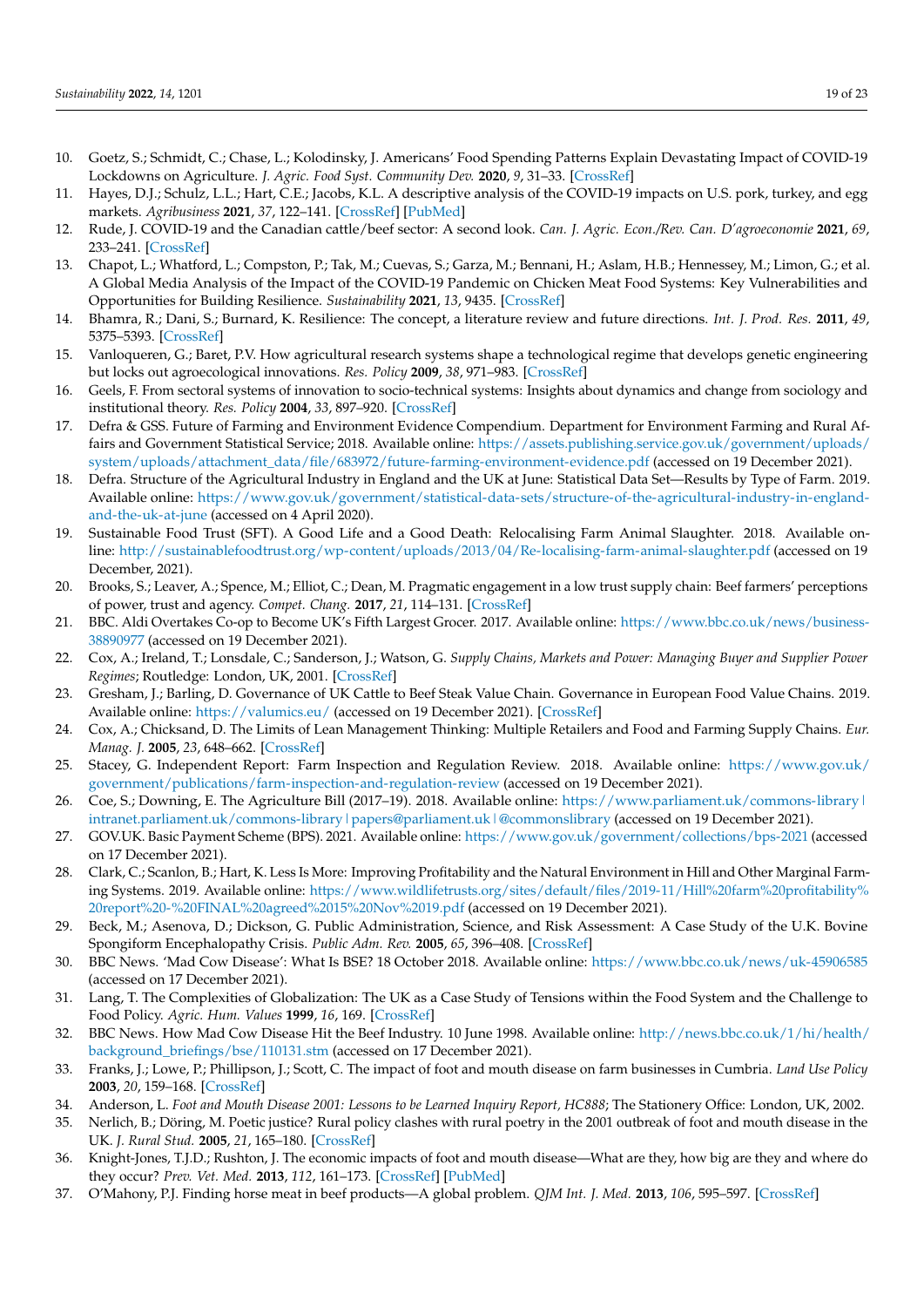- <span id="page-19-0"></span>38. Elliott Review into the Integrity and Assurance of Food Supply Networks—Final Report: A National Food Crime Prevention Framework. 2014. Available online: <https://www.gov.uk/government/publications> (accessed on 17 December 2021).
- <span id="page-19-1"></span>39. Brice, J.; Donaldson, A.; Midgley, J. Strategic ignorance and crises of trust: Un-anticipating futures and governing food supply chains in the shadow of Horsegate. *Econ. Soc.* **2020**, *49*, 619–641. [\[CrossRef\]](http://doi.org/10.1080/03085147.2020.1781387)
- <span id="page-19-2"></span>40. Berkes, F.; Folke, C. *Linking Social and Ecological Systems: Management Practices and Social Mechanisms for Building Resilience*; Cambridge University Press: Cambridge, UK, 1998.
- <span id="page-19-3"></span>41. McKibben, B. *The End of Nature*; Viking: London, UK, 1990.
- <span id="page-19-4"></span>42. Young, R.; Berkhout, F.; Gallopin, G.C.; Janssen, M.A.; Ostrom, E.; van der Leeuw, S. The globalization of socio-ecological systems: An agenda for scientific research. *Glob. Environ. Chang.* **2006**, *16*, 304–316. [\[CrossRef\]](http://doi.org/10.1016/j.gloenvcha.2006.03.004)
- <span id="page-19-5"></span>43. Zurek, M.; Garbutt, G.; Lieb, T.; Hess, T.; Ingram, J. Increasing Resilience of the UK Fresh Fruit and Vegetable System to Water-Related Risks. *Sustainability* **2020**, *12*, 7519. [\[CrossRef\]](http://doi.org/10.3390/su12187519)
- <span id="page-19-6"></span>44. Provision Trade Federation (PTF). Written Evidence Submitted by the Provision Trade Federation (COV0060): COVID-19 and Food Supply Enquiry. 2020. Available online: [https://committees.parliament.uk/work/217/covid19-and-food-supply/publications/](https://committees.parliament.uk/work/217/covid19-and-food-supply/publications/written-evidence/?page=6) [written-evidence/?page=6](https://committees.parliament.uk/work/217/covid19-and-food-supply/publications/written-evidence/?page=6) (accessed on 16 October 2020).
- <span id="page-19-7"></span>45. Cote, M.; Nightingale, A.J. Resilience thinking meets social theory: Situating social change in socio-ecological systems (SES) research. *Prog. Hum. Geogr.* **2011**, *36*, 475–489. [\[CrossRef\]](http://doi.org/10.1177/0309132511425708)
- <span id="page-19-8"></span>46. Oliver, T.H.; Boyd, E.; Balcombe, K.; Benton, T.G.; Bullock, J.M.; Donovan, D.; Feola, G.; Heard, M.; Mace, G.M.; Mortimer, S.R.; et al. Overcoming undesirable resilience in the global food system. *Glob. Sustain.* **2018**, *1*, e9. [\[CrossRef\]](http://doi.org/10.1017/sus.2018.9)
- <span id="page-19-9"></span>47. Dornelles, A.Z.; Boyd, E.; Nunes, R.J.; Asquith, M.; Boonstra, W.J.; Delabre, I.; Denney, J.M.; Grimm, V.; Jentsch, A.; Nicholas, K.A.; et al. Towards a bridging concept for undesirable resilience in social-ecological systems. *Glob. Sustain.* **2020**, *3*, e20. [\[CrossRef\]](http://doi.org/10.1017/sus.2020.15)
- <span id="page-19-10"></span>48. Castree, N.; Kitchin, R.; Rogers, A. Path dependency. In *A Dictionary of Human Geography*; Oxford University Press: Oxford, UK, 2013.
- <span id="page-19-11"></span>49. Vanloqueren, G.; Baret, P.V. Why are ecological, low-input, multi-resistant wheat cultivars slow to develop commercially? A Belgian agricultural 'lock-in' case study. *Ecol. Econ.* **2008**, *66*, 436–446. [\[CrossRef\]](http://doi.org/10.1016/j.ecolecon.2007.10.007)
- <span id="page-19-12"></span>50. Nelson, R.; Rosenberg, N. *National Innovation Systems: A Comparative Analysis*; Oxford University Press: New York, NY, USA; Oxford, UK, 1993.
- 51. Mowery, D.C.; Rosenberg, N. *Paths of Innovation: Technological Change in 20th Century America*; Cambridge University Press: Cambridge, UK, 1998.
- <span id="page-19-13"></span>52. Fagerberg, J. Innovation: A guide to the literature. In *The Oxford Handbook of Innovation*; Oxford University Press: Oxford, UK, 2005.
- <span id="page-19-14"></span>53. Sandén, B.A.; Azar, C. Near-term technology policies for long-term climate targets—Economy wide versus technology specific approaches. *Energy Policy* **2005**, *33*, 1557–1576. [\[CrossRef\]](http://doi.org/10.1016/j.enpol.2004.01.012)
- <span id="page-19-15"></span>54. Unruh, G.C. Understanding carbon lock-in. *Energy Policy* **2000**, *28*, 817–830. [\[CrossRef\]](http://doi.org/10.1016/S0301-4215(00)00070-7)
- <span id="page-19-16"></span>55. Wilson, C.; Tisdell, C. Why farmers continue to use pesticides despite environmental, health and sustainability costs. *Ecol. Econ.* **2001**, *39*, 449–462. [\[CrossRef\]](http://doi.org/10.1016/S0921-8009(01)00238-5)
- <span id="page-19-17"></span>56. UK Parliament. COVID-19 and Food Supply. Environment, Food and Rural Affairs Committee. 2021. Available online: <https://committees.parliament.uk/work/217/covid19-and-food-supply/publications/> (accessed on 5 November 2021).
- <span id="page-19-18"></span>57. House of Commons. COVID-19 and Food Supply First Report of Session 2019–2021 Report, Together with Formal Minutes Relating to the Report. 2020. Available online: <www.parliament.uk/copyright> (accessed on 5 November 2021).
- <span id="page-19-19"></span>58. Bourlakis, M.; Weightman, P. Introduction to the UK Food Supply Chain. In *Food Supply Chain Management*; Wiley & Sons: New York, NY, USA, 2003; pp. 1–10. [\[CrossRef\]](http://doi.org/10.1002/9780470995556.ch1)
- <span id="page-19-20"></span>59. Barling, D.; Sharpe, R.; Lang, T. Traceability and ethical concerns in the UK wheat-bread chain: From food safety to provenance to transparency. *Int. J. Agric. Sustain.* **2009**, *7*, 261–278. [\[CrossRef\]](http://doi.org/10.3763/ijas.2009.0331)
- <span id="page-19-21"></span>60. Cook, I. Geographies of food: Following. *Prog. Hum. Geogr.* **2006**, *30*, 655–666. [\[CrossRef\]](http://doi.org/10.1177/0309132506070183)
- <span id="page-19-22"></span>61. AHDB. GB Deadweight Cattle Prices by Region. 2021. Available online: [https://ahdb.org.uk/beef/gb-deadweight-cattle-prices](https://ahdb.org.uk/beef/gb-deadweight-cattle-prices-by-region)[by-region](https://ahdb.org.uk/beef/gb-deadweight-cattle-prices-by-region) (accessed on 10 November 2021).
- <span id="page-19-23"></span>62. AHDB. GB Deadweight Sheep Prices. 2021. Available online: <https://ahdb.org.uk/gb-deadweight-sheep-prices> (accessed on 10 November 2021).
- <span id="page-19-24"></span>63. Braun, V.; Clarke, V. One size fits all? What counts as quality practice in (reflexive) thematic analysis? *Qual. Res. Psychol.* **2021**, *18*, 328–352. [\[CrossRef\]](http://doi.org/10.1080/14780887.2020.1769238)
- <span id="page-19-25"></span>64. King, N. Using Templates in the Thematic Analysis of Text. In *Essential Guide to Qualitative Methods in Organizational Research*; Cassell, C., Symon, G., Eds.; SAGE Publications: London, UK, 2004. Available online: [http://ebookcentral.proquest.com/lib/](http://ebookcentral.proquest.com/lib/herts/detail.action?docID=254634) [herts/detail.action?docID=254634](http://ebookcentral.proquest.com/lib/herts/detail.action?docID=254634) (accessed on 19 December 2021).
- <span id="page-19-26"></span>65. National Farmers' Union (NFU). Written Evidence Submitted by the National Farmers' Union (NFU) (COV0066): COVID-19 and Food Supply Enquiry. 2020. Available online: [https://committees.parliament.uk/work/217/covid19-and-food-supply/](https://committees.parliament.uk/work/217/covid19-and-food-supply/publications/written-evidence/?page=6) [publications/written-evidence/?page=6](https://committees.parliament.uk/work/217/covid19-and-food-supply/publications/written-evidence/?page=6) (accessed on 16 October 2020).
- <span id="page-19-27"></span>66. RABDF. Written Evidence Submitted by the Royal Association of British Dairy Farmers (RABDF) (DAS0002): Government Support to the Dairy Sector during the COVID-19 Pandemic Inquiry. 2020. Available online: [https://committees.parliament.uk/](https://committees.parliament.uk/writtenevidence/8779/pdf/) [writtenevidence/8779/pdf/](https://committees.parliament.uk/writtenevidence/8779/pdf/) (accessed on 19 December 2021).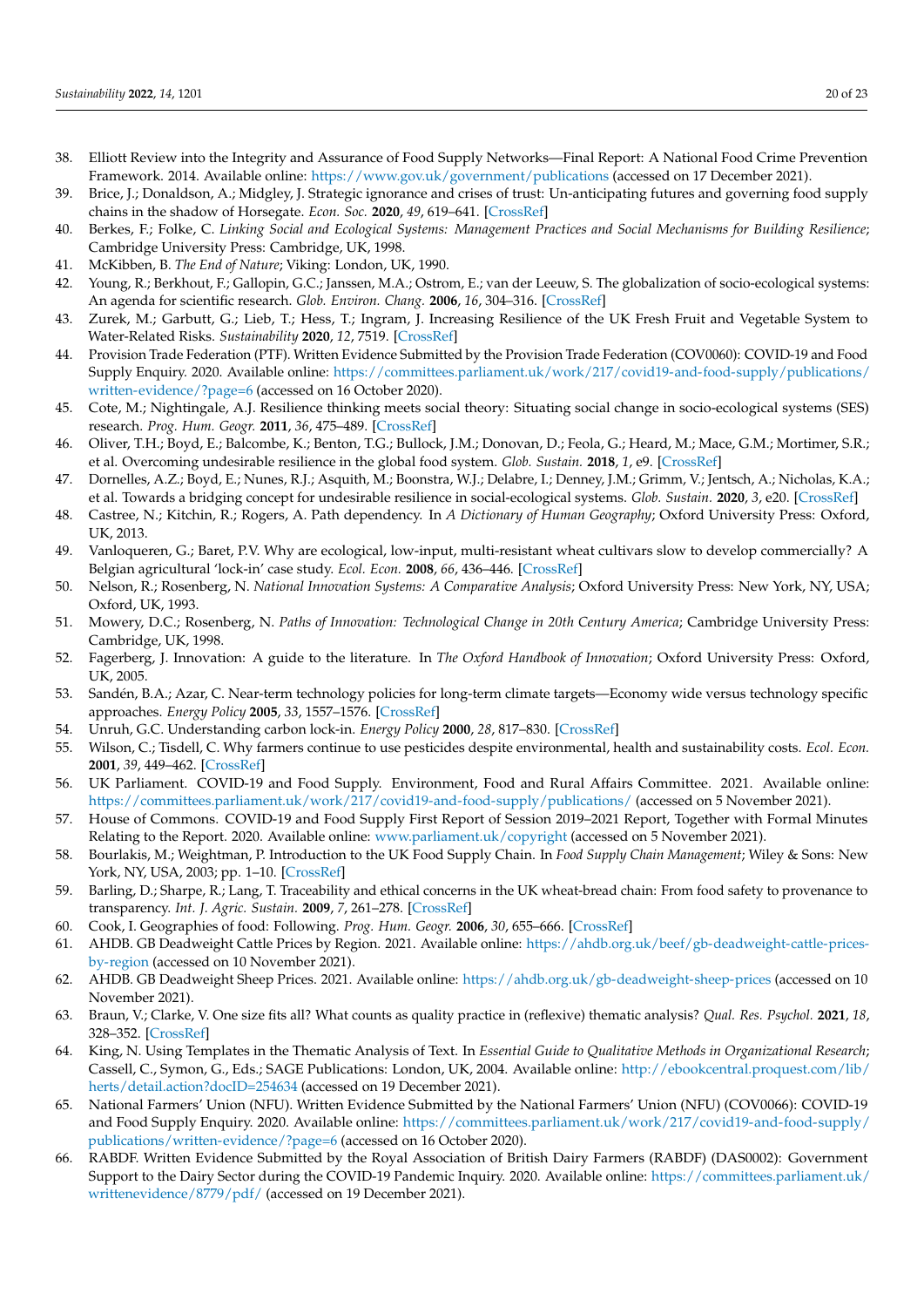- <span id="page-20-0"></span>67. BBC. BBC Radio 4—Farming Today, 15/10/21—Pig Culling, Sheep Vaccines and NI Protocol. 2021. Available online: [https:](https://www.bbc.co.uk/programmes/m0010fc8) [//www.bbc.co.uk/programmes/m0010fc8](https://www.bbc.co.uk/programmes/m0010fc8) (accessed on 24 October 2021).
- <span id="page-20-1"></span>68. Gov.UK. Government Set to Bolster Supply Chains by Extending Cabotage Rights. 2021. Available online: [https://www.gov.uk/](https://www.gov.uk/government/news/government-set-to-bolster-supply-chains-by-extending-cabotage-rights) [government/news/government-set-to-bolster-supply-chains-by-extending-cabotage-rights](https://www.gov.uk/government/news/government-set-to-bolster-supply-chains-by-extending-cabotage-rights) (accessed on 24 October 2021).
- <span id="page-20-2"></span>69. British Veterinary Association. Written Evidence Submitted by British Veterinary Association (BVA)(COV0098): COVID-19 and Food Supply Enquiry. 2020. Available online: [https://committees.parliament.uk/work/217/covid19-and-food-supply/](https://committees.parliament.uk/work/217/covid19-and-food-supply/publications/written-evidence/?page=4) [publications/written-evidence/?page=4](https://committees.parliament.uk/work/217/covid19-and-food-supply/publications/written-evidence/?page=4) (accessed on 16 October 2020).
- <span id="page-20-3"></span>70. Leach, M. Farmers Urge Government to Halt Statutory TB Testing Amid Pandemic. *Farmers Guardian*, 30 March 2020. Available online: [https://www.fginsight.com/news/news/farmers-urge-government-to-halt-statutory-tb-testing-amid-pandemic--107](https://www.fginsight.com/news/news/farmers-urge-government-to-halt-statutory-tb-testing-amid-pandemic--107270) [270\(](https://www.fginsight.com/news/news/farmers-urge-government-to-halt-statutory-tb-testing-amid-pandemic--107270)accessed on 12 October 2020).
- <span id="page-20-4"></span>71. FarmHealthOnline. Animal Health Planning. 2018. Available online: [https://www.farmhealthonline.com/veterinary-questions/](https://www.farmhealthonline.com/veterinary-questions/animal-health-planning/) [animal-health-planning/](https://www.farmhealthonline.com/veterinary-questions/animal-health-planning/) (accessed on 12 October 2020).
- <span id="page-20-5"></span>72. Mahy, E. Coronavirus: Sheep Wool 'Barely Worth Selling Any More'. *BBC News*, 17 July 2020. Available online: [https://www.bbc.](https://www.bbc.co.uk/news/business-53421546) [co.uk/news/business-53421546\(](https://www.bbc.co.uk/news/business-53421546)accessed on 25 October 2021).
- <span id="page-20-6"></span>73. Meredith, A. Coronavirus: British Wool Cuts Payment Amid Severe Recession. *Farmers Weekly*, 2 June 2020. Available online: [https:](https://www.fwi.co.uk/business/markets-and-trends/coronavirus-british-wool-cuts-payment-amid-severe-recession) [//www.fwi.co.uk/business/markets-and-trends/coronavirus-british-wool-cuts-payment-amid-severe-recession\(](https://www.fwi.co.uk/business/markets-and-trends/coronavirus-british-wool-cuts-payment-amid-severe-recession)accessed on 3 November 2021).
- <span id="page-20-7"></span>74. British Wool. Wool Market Recovery Has Started. 17 May 2021. Available online: [https://www.britishwool.org.uk/market](https://www.britishwool.org.uk/market-recovery)[recovery](https://www.britishwool.org.uk/market-recovery) (accessed on 25 October 2021).
- <span id="page-20-8"></span>75. Hunter, P. Hide Values Improve but with Headwinds. *The Scottish Farmer*, 2021. Available online: [https://www.thescottishfarmer.](https://www.thescottishfarmer.co.uk/business_sales/19282702.hide-values-improve-headwinds/) [co.uk/business\\_sales/19282702.hide-values-improve-headwinds/\(](https://www.thescottishfarmer.co.uk/business_sales/19282702.hide-values-improve-headwinds/)accessed on 25 October 2021).
- <span id="page-20-9"></span>76. AHDB. Some Uplift for Ox Hides, but Prices still around Historic Lows. 2020. Available online: [https://ahdb.org.uk/news/](https://ahdb.org.uk/news/some-uplift-for-ox-hides-but-prices-still-around-historic-lows) [some-uplift-for-ox-hides-but-prices-still-around-historic-lows](https://ahdb.org.uk/news/some-uplift-for-ox-hides-but-prices-still-around-historic-lows) (accessed on 25 October 2021).
- <span id="page-20-10"></span>77. Wright, R. Prime Cattle Prices Slip Slightly. AHDB. 2020. Available online: [https://ahdb.org.uk/news/prime-cattle-prices-slip](https://ahdb.org.uk/news/prime-cattle-prices-slip-slightly)[slightly](https://ahdb.org.uk/news/prime-cattle-prices-slip-slightly) (accessed on 3 November 2021).
- <span id="page-20-11"></span>78. Wright, R. Why did Lamb Prices Fall While Prime Cattle Prices Remained Steady? AHDB. 2020. Available online: [https:](https://ahdb.org.uk/news/lamb-prices-fall-amongst-market-uncertainty) [//ahdb.org.uk/news/lamb-prices-fall-amongst-market-uncertainty](https://ahdb.org.uk/news/lamb-prices-fall-amongst-market-uncertainty) (accessed on 16 October 2020).
- <span id="page-20-12"></span>79. Wright, R. UK Lamb Kill Low in March. AHDB. 2020. Available online: <https://ahdb.org.uk/news/uk-lamb-kill-low-in-march> (accessed on 16 October 2020).
- <span id="page-20-13"></span>80. Wright, R. Lamb Kill Falls by a Fifth. AHDB. 2020. Available online: <https://ahdb.org.uk/news/lamb-kill-falls-by-a-fifth> (accessed on 16 October 2020).
- <span id="page-20-14"></span>81. Clarke, H. GB Lamb Prices Strengthen. AHDB. 2020. Available online: <https://ahdb.org.uk/news/gb-lamb-prices-strengthen> (accessed on 22 October 2021).
- <span id="page-20-15"></span>82. BBC. Farming Today—17/03/21 Reductions in Cod Catches, Lamb and Beef Prices Buoyant, Hungry Gap Imports, AHDB Horticulture Levy. *BBC Sounds Radio Broadcast*, 2021. Available online: [https://cast.writtn.com/episode/133176/17-03-2](https://cast.writtn.com/episode/133176/17-03-21-reductions-in-cod-catches-lamb-and-beef-prices-buoyant-hungry-gap-imports-ahdb-horticulture-levy.html) [1-reductions-in-cod-catches-lamb-and-beef-prices-buoyant-hungry-gap-imports-ahdb-horticulture-levy.html\(](https://cast.writtn.com/episode/133176/17-03-21-reductions-in-cod-catches-lamb-and-beef-prices-buoyant-hungry-gap-imports-ahdb-horticulture-levy.html)accessed on 17 March 2021).
- <span id="page-20-16"></span>83. Rusk, F. GB Prime Markets Drop Back—Beef Market Update—October. AHDB. 2020. Available online: [https://ahdb.org.uk/](https://ahdb.org.uk/beef-market-update-october-2020) [beef-market-update-october-2020](https://ahdb.org.uk/beef-market-update-october-2020) (accessed on 16 October 2020).
- <span id="page-20-17"></span>84. Priestley, M. Beef Price Rise Stokes Store Cattle Prices. *Farmers Weekly*, 28 May 2020. Available online: [https://www.fwi.co.uk/](https://www.fwi.co.uk/livestock/taking-stock/beef-price-rise-stokes-store-cattle-prices) [livestock/taking-stock/beef-price-rise-stokes-store-cattle-prices\(](https://www.fwi.co.uk/livestock/taking-stock/beef-price-rise-stokes-store-cattle-prices)accessed on 20 October 2020).
- <span id="page-20-18"></span>85. Clarke, H. Lower Throughputs Weigh on April Beef Production. AHDB. 2020. Available online: [https://ahdb.org.uk/news/](https://ahdb.org.uk/news/lower-throughputs-weigh-on-april-beef-production) [lower-throughputs-weigh-on-april-beef-production](https://ahdb.org.uk/news/lower-throughputs-weigh-on-april-beef-production) (accessed on 16 October 2020).
- <span id="page-20-19"></span>86. AHDB. Beef Market Outlook. 2020. Available online: <https://ahdb.org.uk/beef-market-outlook#:~:text=UK> (accessed on 16 October 2020).
- <span id="page-20-20"></span>87. Tasker. Coronavirus: Traders Only at Livestock Marts, Say Auctioneers. *Farmers Weekly*, 2020. Available online: [https://www.fwi.](https://www.fwi.co.uk/livestock/taking-stock/coronavirus-traders-only-at-livestock-marts-say-auctioneers) [co.uk/livestock/taking-stock/coronavirus-traders-only-at-livestock-marts-say-auctioneers\(](https://www.fwi.co.uk/livestock/taking-stock/coronavirus-traders-only-at-livestock-marts-say-auctioneers)accessed on 16 October 2020).
- <span id="page-20-21"></span>88. Tasker. Coronavirus: Marts Suspend Breeding Stock Sales. *Farmers Weekly*, 25 March 2020. Available online: [https://www.fwi.co.](https://www.fwi.co.uk/livestock/taking-stock/coronavirus-marts-suspend-breeding-stock-sales) [uk/livestock/taking-stock/coronavirus-marts-suspend-breeding-stock-sales\(](https://www.fwi.co.uk/livestock/taking-stock/coronavirus-marts-suspend-breeding-stock-sales)accessed on 16 October 2020).
- <span id="page-20-22"></span>89. Alderton, S. Coronavirus: Online Livestock Auctions—How They Work. *Farmers Weekly*, 2020. Available online: [https://www.](https://www.fwi.co.uk/livestock/livestock-marketing/coronavirus-online-livestock-auctions-how-they-work) [fwi.co.uk/livestock/livestock-marketing/coronavirus-online-livestock-auctions-how-they-work\(](https://www.fwi.co.uk/livestock/livestock-marketing/coronavirus-online-livestock-auctions-how-they-work)accessed on 7 April 2020).
- <span id="page-20-23"></span>90. Briggs, B. From the Editor: Bumper Sheep Trade Gives Welcome Boost to Rural Economy. *Farmers Guardian*, 2 October 2020. Available online: [https://www.fginsight.com/blogs/blogs/from-the-editor-bumper-sheep-trade-gives-welcome-boost-to-rural](https://www.fginsight.com/blogs/blogs/from-the-editor-bumper-sheep-trade-gives-welcome-boost-to-rural-economy)[economy\(](https://www.fginsight.com/blogs/blogs/from-the-editor-bumper-sheep-trade-gives-welcome-boost-to-rural-economy)accessed on 19 December 2021).
- <span id="page-20-24"></span>91. BBC. Coronavirus: Grantown Abattoir Shuts after Rise in Cases. 3 September 2020. Available online: [https://www.bbc.co.uk/](https://www.bbc.co.uk/news/uk-scotland-highlands-islands-54011880) [news/uk-scotland-highlands-islands-54011880](https://www.bbc.co.uk/news/uk-scotland-highlands-islands-54011880) (accessed on 16 October 2020).
- <span id="page-20-25"></span>92. McSweeney, E. COVID-19 Outbreaks at Irish Meat Plants Raise Fears over Worker Safety. *The Guardian*, 1 May 2020. Available online: [https://www.theguardian.com/environment/2020/may/01/covid-19-outbreaks-at-irish-meat-plants-raise-fears-over](https://www.theguardian.com/environment/2020/may/01/covid-19-outbreaks-at-irish-meat-plants-raise-fears-over-worker-safety)[worker-safety\(](https://www.theguardian.com/environment/2020/may/01/covid-19-outbreaks-at-irish-meat-plants-raise-fears-over-worker-safety)accessed on 16 October 2020).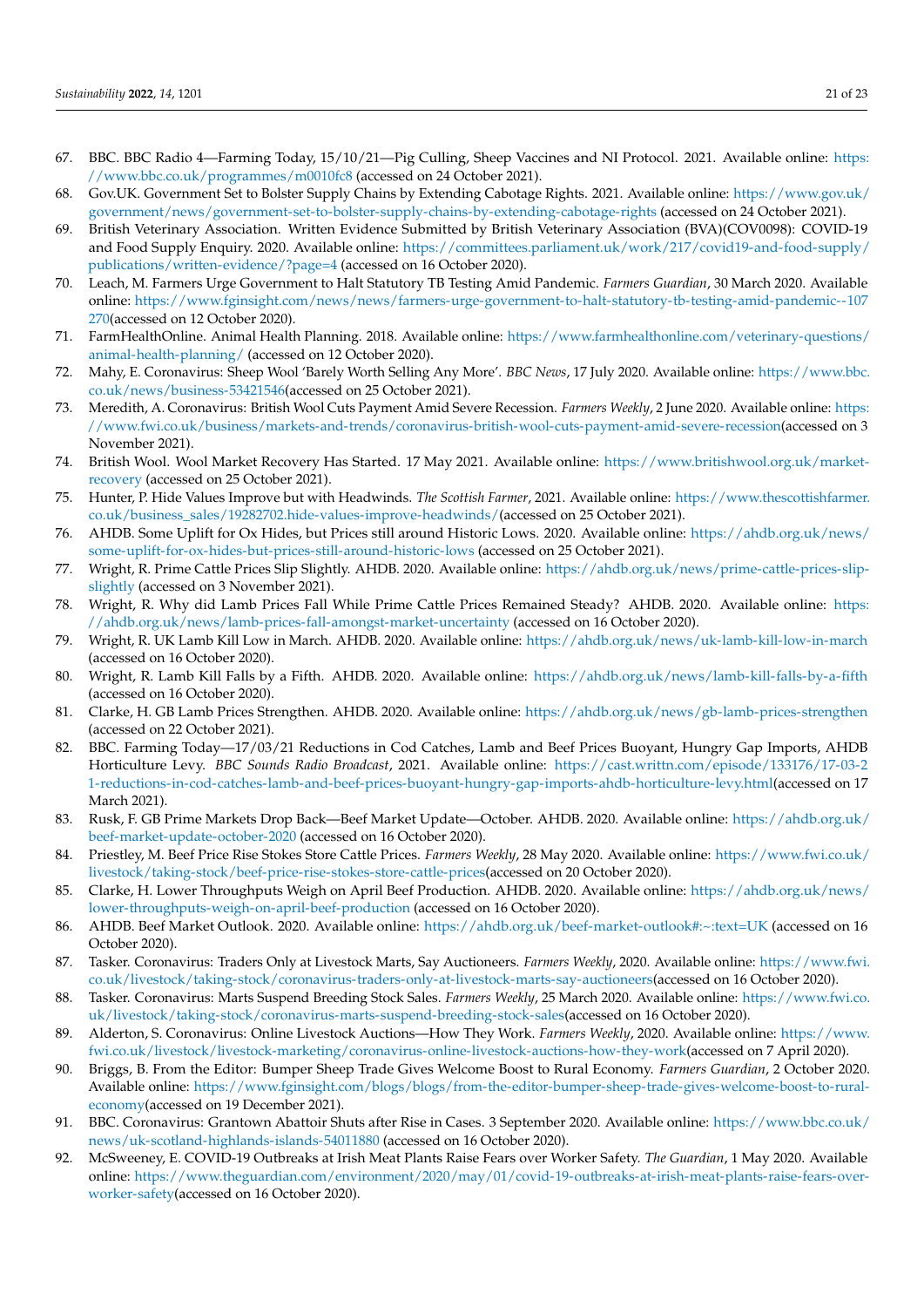- <span id="page-21-0"></span>93. HM Revenue & Customs. Check If You Can Claim for Your Employees' Wages through the Coronavirus Job Retention Scheme. 2020. Available online: <https://www.gov.uk/guidance/claim-for-wage-costs-through-the-coronavirus-job-retention-scheme> (accessed on 23 October 2021).
- <span id="page-21-1"></span>94. Riley, J. Call to Back British Beef as Retailers Buy Polish Mince. *Farmers Weekly*, 2020. Available online: [https://www.fwi.co.uk/](https://www.fwi.co.uk/business/markets-and-trends/meat-prices/call-to-back-british-beef-as-retailers-buy-polish-mince) [business/markets-and-trends/meat-prices/call-to-back-british-beef-as-retailers-buy-polish-mince\(](https://www.fwi.co.uk/business/markets-and-trends/meat-prices/call-to-back-british-beef-as-retailers-buy-polish-mince)accessed on 9 April 2020).
- <span id="page-21-2"></span>95. Ulsters Farmers' Union (UFU). Written Evidence Submitted by The Ulster Farmers' Union (UFU)(COV0089): COVID-19 and Food Supply Enquiry. 2020. Available online: <https://committees.parliament.uk/writtenevidence/3545/html/> (accessed on 19 December 2021).
- <span id="page-21-3"></span>96. Farmers' Union of Wales (FUW). Written Evidence Submitted by the Farmers' Union of Wales (COV0117): COVID-19 and Food Supply Enquiry. 2020. Available online: [https://committees.parliament.uk/work/217/covid19-and-food-supply/publications/](https://committees.parliament.uk/work/217/covid19-and-food-supply/publications/written-evidence/?page=3) [written-evidence/?page=3](https://committees.parliament.uk/work/217/covid19-and-food-supply/publications/written-evidence/?page=3) (accessed on 16 October 2020).
- <span id="page-21-4"></span>97. Association of Independent Meat Suppliers (AIMS). Written Evidence Submitted by the Association of Independent Meat Suppliers Incorporating National Association of Catering Butchers (COV0118): COVID-19 and Food Supply Enquiry. 2020. Available online: <https://committees.parliament.uk/writtenevidence/3671/html/> (accessed on 19 December 2021).
- <span id="page-21-5"></span>98. National Association of British and Irish Millers (NABIM). Retail Flour Shortages. 2020. Available online: [http://www.nabim.](http://www.nabim.org.uk/news/article/1918/retail-flour-shortages) [org.uk/news/article/1918/retail-flour-shortages](http://www.nabim.org.uk/news/article/1918/retail-flour-shortages) (accessed on 9 October 2020).
- <span id="page-21-6"></span>99. Binns, H. Supply Chain Has a 'Moral Responsibility' to Act in the Interest of Both Consumers and Farmers, Says NFU and NFU Cymru. *Farmers Guardian*, 14 April 2020. Available online: [https://www.fginsight.com/news/news/supply-chain-has-a](https://www.fginsight.com/news/news/supply-chain-has-a-moral-responsibility-to-act-in-the-interest-of-both-consumers-and-farmers-says-nfu-and-nfu-cymru--107611)[moral-responsibility-to-act-in-the-interest-of-both-consumers-and-farmers-says-nfu-and-nfu-cymru--107611\(](https://www.fginsight.com/news/news/supply-chain-has-a-moral-responsibility-to-act-in-the-interest-of-both-consumers-and-farmers-says-nfu-and-nfu-cymru--107611)accessed on 19 December 2021).
- <span id="page-21-7"></span>100. Porter, C. Suppliers Seek Alternative Markets as Out-of-Home Eating Nosedives. *Farmers Guardian*, 24 March 2020. Available online: [https://www.fginsight.com/news/news/suppliers-seek-alternative-markets-asout-of-home-eating-nosedives-107087](https://www.fginsight.com/news/news/suppliers-seek-alternative-markets-asout-of-home-eating-nosedives-107087%0D) [%0D\(](https://www.fginsight.com/news/news/suppliers-seek-alternative-markets-asout-of-home-eating-nosedives-107087%0D)accessed on 14 April 2020).
- <span id="page-21-8"></span>101. Iceland Creates 3000 New Jobs to Cope with Online Grocery Demand. *The Guardian*, 8 September 2020. Available online: [https://](https://www.theguardian.com/business/2020/sep/08/iceland-creates-3000-new-jobs-to-cope-with-online-grocery-demnd) [www.theguardian.com/business/2020/sep/08/iceland-creates-3000-new-jobs-to-cope-with-online-grocery-demnd\(](https://www.theguardian.com/business/2020/sep/08/iceland-creates-3000-new-jobs-to-cope-with-online-grocery-demnd)accessed on 19 December 2021).
- <span id="page-21-9"></span>102. Binns, H. COVID-19 Brings Red Meat Sector Turbulence. *Farmers Guardian*, 9 April 2020. Available online: [https://www.fginsight.](https://www.fginsight.com/news/covid-19-brings-red-meat-sector-turbulence-107566) [com/news/covid-19-brings-red-meat-sector-turbulence-107566\(](https://www.fginsight.com/news/covid-19-brings-red-meat-sector-turbulence-107566)accessed on 14 April 2020).
- <span id="page-21-10"></span>103. Coronavirus: Retail Figures Show Growth in Red Meat Sales. *Farming UK News*, 2020. Available online: [https://www.farminguk.](https://www.farminguk.com/news/coronavirus-retail-figures-show-growth-in-red-meat-sales_55870.html) [com/news/coronavirus-retail-figures-show-growth-in-red-meat-sales\\_55870.html\(](https://www.farminguk.com/news/coronavirus-retail-figures-show-growth-in-red-meat-sales_55870.html)accessed on 10 November 2021).
- <span id="page-21-11"></span>104. AHDB. New Campaign Urges Consumers to 'Make It' with Lamb. Available online: [https://ahdb.org.uk/news/new-campaign](https://ahdb.org.uk/news/new-campaign-urges-consumers-to-make-it-with-lamb)[urges-consumers-to-make-it-with-lamb](https://ahdb.org.uk/news/new-campaign-urges-consumers-to-make-it-with-lamb) (accessed on 10 November 2021).
- <span id="page-21-12"></span>105. Department for Environment Food and Rural Affairs (Defra). UK Home Fed Meat Production, Trade and Supplies—(Data for Quarter 1 2021). National Statistics: Latest Cattle, Sheep and Pig Slaughter Statistics; 2021. Available online: [https:](https://www.gov.uk/government/statistics/cattle-shadeep-and-pig-slaughter) [//www.gov.uk/government/statistics/cattle-shadeep-and-pig-slaughter](https://www.gov.uk/government/statistics/cattle-shadeep-and-pig-slaughter) (accessed on 12 August 2021).
- <span id="page-21-13"></span>106. AHDB. Brexit Prospects for UK Beef and Sheep Meat Trade. 2019. Available online: [https://ahdb.org.uk/knowledge-library/](https://ahdb.org.uk/knowledge-library/brexit-prospects-for-uk-beef-and-sheep-meat-trade) [brexit-prospects-for-uk-beef-and-sheep-meat-trade](https://ahdb.org.uk/knowledge-library/brexit-prospects-for-uk-beef-and-sheep-meat-trade) (accessed on 19 December 2021).
- <span id="page-21-14"></span>107. Food and Drink Federation (FDF). Written Evidence Submitted by the Food and Drink Federation (FDF) (COV0068): COVID-19 and Food Supply Enquiry. 2020. Available online: <https://committees.parliament.uk/writtenevidence/3471/html/> (accessed on 19 December 2021).
- <span id="page-21-15"></span>108. Department for Environment Food and Rural Affairs (Defra). Written Evidence Submitted by Department for Environment, Food and Rural Affairs (COV0002): COVID-19 and Food Supply Enquiry. 2020. Available online: [https://committees.parliament.uk/](https://committees.parliament.uk/work/217/covid19-and-food-supply/publications/written-evidence/?page=8) [work/217/covid19-and-food-supply/publications/written-evidence/?page=8](https://committees.parliament.uk/work/217/covid19-and-food-supply/publications/written-evidence/?page=8) (accessed on 16 October 2020).
- <span id="page-21-16"></span>109. Clarke, H. COVID-19 Dampens UK Beef Trade in April. AHDB. 2020. Available online: [https://ahdb.org.uk/news/covid-19](https://ahdb.org.uk/news/covid-19-dampens-uk-beef-trade-in-april) [-dampens-uk-beef-trade-in-april](https://ahdb.org.uk/news/covid-19-dampens-uk-beef-trade-in-april) (accessed on 16 October 2020).
- <span id="page-21-17"></span>110. Wright, R. COVID-19 Drives Down Usage of EU Beef Quotas. AHDB. 2020. Available online: [https://ahdb.org.uk/news/covid-](https://ahdb.org.uk/news/covid-19-drives-down-usage-of-eu-beef-quotas)[19-drives-down-usage-of-eu-beef-quotas](https://ahdb.org.uk/news/covid-19-drives-down-usage-of-eu-beef-quotas) (accessed on 16 October 2020).
- <span id="page-21-18"></span>111. Tanner, J. UK Sheep Meat Export Volumes Fall as Imports Climb. AHDB. 2020. Available online: [https://ahdb.org.uk/news/uk](https://ahdb.org.uk/news/uk-sheep-meat-export-volumes-fall-as-imports-climb)[sheep-meat-export-volumes-fall-as-imports-climb](https://ahdb.org.uk/news/uk-sheep-meat-export-volumes-fall-as-imports-climb) (accessed on 16 October 2020).
- <span id="page-21-19"></span>112. Clarke, H. UK Sheep Meat Trade Contracts in May. AHDB. 2020. Available online: [https://ahdb.org.uk/news/uk-sheep-meat](https://ahdb.org.uk/news/uk-sheep-meat-trade-contracts-in-may)[trade-contracts-in-may](https://ahdb.org.uk/news/uk-sheep-meat-trade-contracts-in-may) (accessed on 16 October 2020).
- <span id="page-21-20"></span>113. Stats NZ. Export Meat Prices Fall Back from Recent Highs. 2020. Available online: [https://www.stats.govt.nz/news/export](https://www.stats.govt.nz/news/export-meat-prices-fall-back-from-recent-highs)[meat-prices-fall-back-from-recent-highs](https://www.stats.govt.nz/news/export-meat-prices-fall-back-from-recent-highs) (accessed on 14 November 2021).
- <span id="page-21-21"></span>114. Taunton, E. Lamb Racks Fall out of Favour as COVID-19 Continues to Bite. 2020. Available online: [https://www.stuff.co.nz/](https://www.stuff.co.nz/business/farming/123492558/lamb-racks-fall-out-of-favour-as-covid19-continues-to-bite) [business/farming/123492558/lamb-racks-fall-out-of-favour-as-covid19-continues-to-bite](https://www.stuff.co.nz/business/farming/123492558/lamb-racks-fall-out-of-favour-as-covid19-continues-to-bite) (accessed on 14 November 2021).
- <span id="page-21-22"></span>115. RNZ News. Shipping Lines Bypassing NZ May Delay Deliveries. 29 October 2020. Available online: [https://www.rnz.co.nz/](https://www.rnz.co.nz/news/business/429428/shipping-lines-bypassing-nz-may-delay-deliveries) [news/business/429428/shipping-lines-bypassing-nz-may-delay-deliveries](https://www.rnz.co.nz/news/business/429428/shipping-lines-bypassing-nz-may-delay-deliveries) (accessed on 10 November 2021).